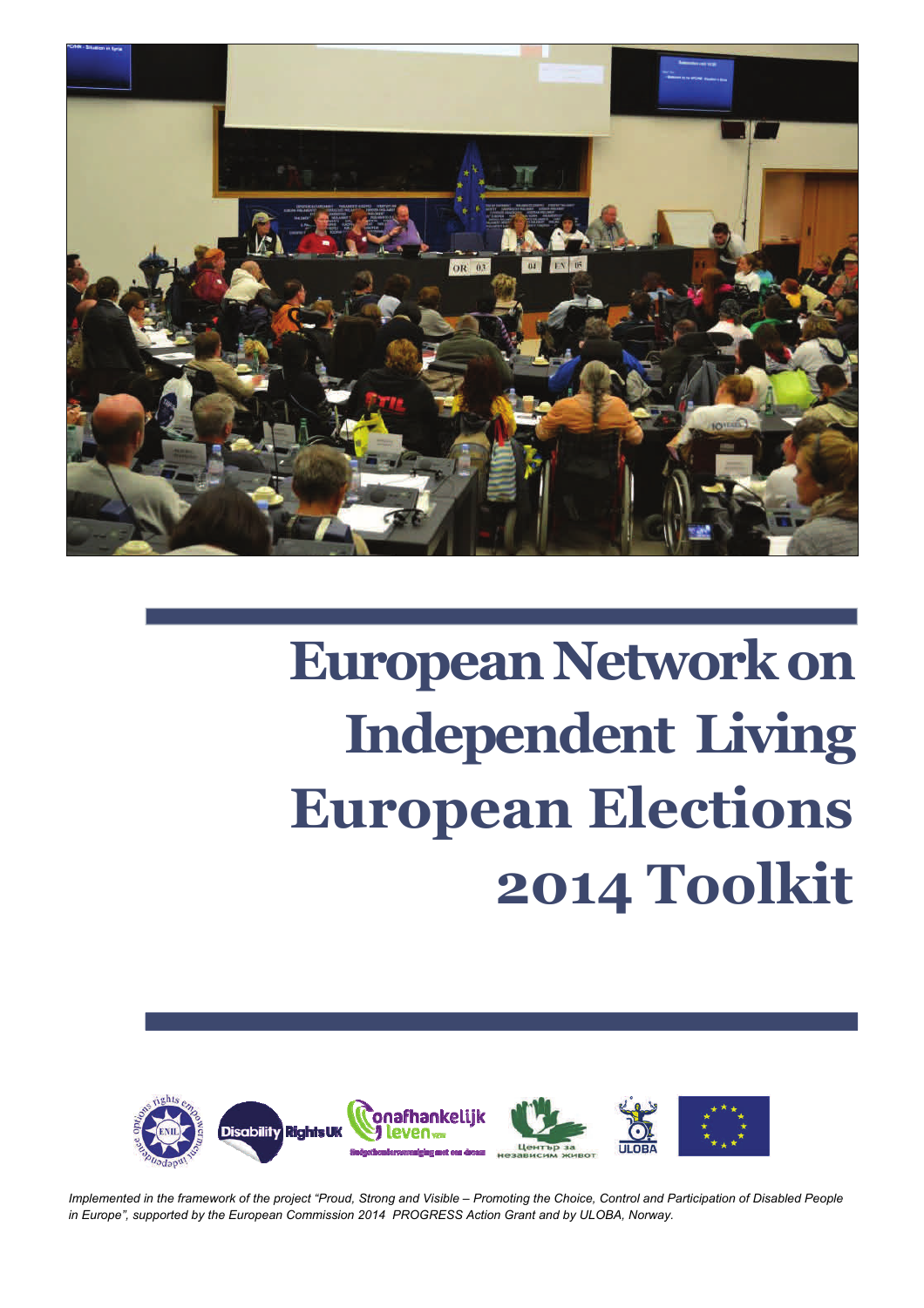

# **Table of contents**

| 1. Opening Statement by the Executive Director of ENIL, Jamie Bolling | 3              |
|-----------------------------------------------------------------------|----------------|
| 2. Introduction                                                       | 3              |
| 3. Why vote in European Elections                                     | $\overline{4}$ |
| 4. ENIL Election Campaign 2014                                        | 5              |
| 5. Stop Disability Cuts Campaign                                      | 6              |
| 6. The European Parliament                                            | 7              |
| 6.1 The European Parliament Elections                                 | $\overline{7}$ |
| 6.2 Accessible Voting                                                 | 8              |
| 7. European Political Parties                                         | 9              |
| 8. People Power: What you can do!                                     | 10             |
| 9. Useful Tips and Links                                              | 12             |
| 10. Conclusion                                                        | 12             |
| Annex 1-ENIL 2014 Manifesto                                           | 13             |
| Annex 2- ENIL Election Questionnaire                                  | 21             |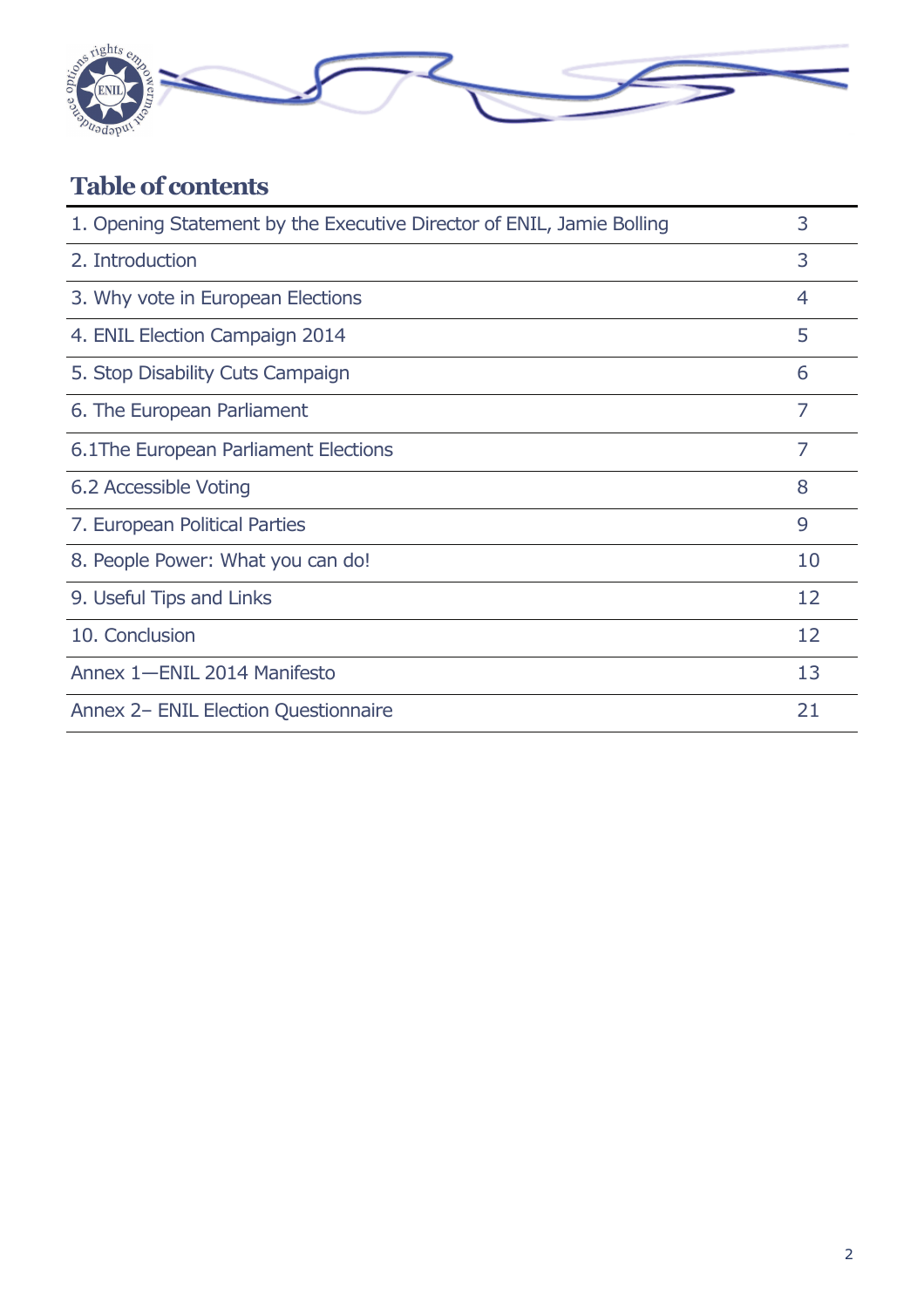

### **1. Opening Statement**

"*ENIL promotes Independent Living and Human Rights for disabled people and I am convinced that it is important to push these issues at the EU level for change in our lives. I be*lieve it is essential that all EU politicians understand that they can make a difference in the *domain of disability. They can make the right difference. And we disabled people need to recognize that our vote during the EU elections can lead to better disability policy at the national level. So it is up to everyone of us to exercise our right and responsibility to vote in the May elections*!"

Jamie Bolling, Executive Director of ENIL

### **2. Introduction**

The European Network on Independent Living ( ENIL) is a Europe—wide network of people with disabilities, with members throughout Europe. Our organisation promotes equal opportunities for disabled people and fights against discrimination in Europe. ENIL's mission is to advocate and lobby for Independent Living values, principles and practices, namely for a barrier –free environment, provision of personal assistant support and adequate technical aids, together making full citizenship of disabled people possible.

ENIL recognises the importance and influence that European politics can have on the lives of disabled people. In May 2014, 751 Members of the European Parliament will be elected to the European Parliament. The European Parliament is the only directly elected European institution allowing European citizens to influence the direction of European Union. In this election period it is crucial that potential Members of the European Parliament understand and are aware of the importance of independent living and disability related issues. The European Parliament elections in May 2014 offer all citizens a chance to have their voices heard and to vote for Members of the European Parliament who will make changes that impact positively on the lives of disabled citizens in Europe.

ENIL has a long tradition of raising awareness of the rights of disabled people at the European Level. ENIL's flagship lobbying event every two years is the Strasbourg Freedom Drive which provides an opportunity for Freedom Drivers to discuss issues at the European Level which also have a huge impact on the lives of disabled people in individual countries. These include deinstitutionalisation, the use of the EU Structural Funds and the issue of the nontransferability of personal assistance services in Europe.

The ENIL Election Toolkit has been created to outline the importance of voting in the European Elections in May 2014 and to support you in how to identify voting for a candidate that aligns with the independent living philosophy. We encourage our members to be as active as possible in this campaigning period, the voice of every disabled person in Europe must be heard and counted! The power of disabled people who are champions of the independent living movement cannot be underestimated!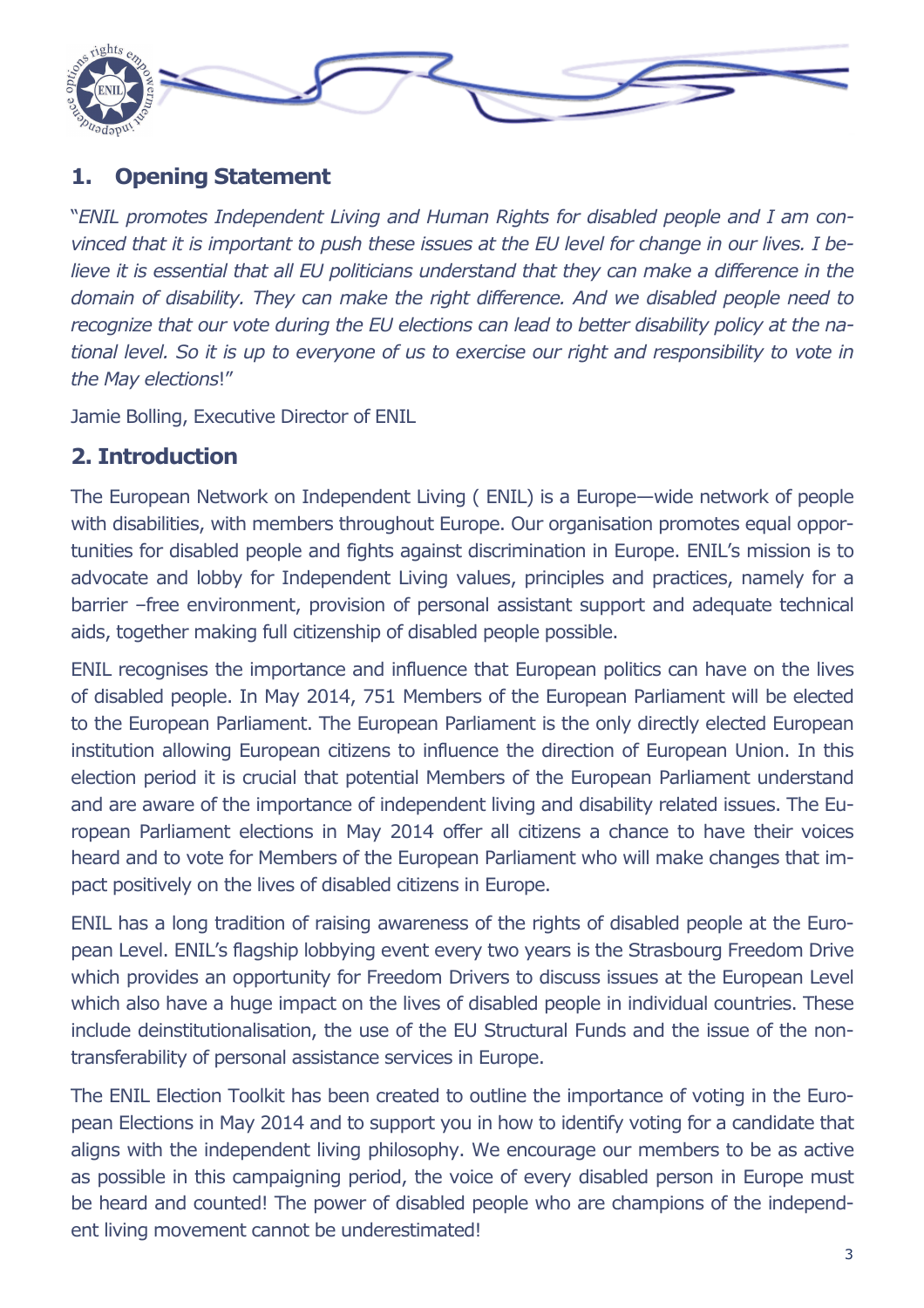

### **3**. **Why vote in European Elections?**

There are a number of reasons why voting in the European Elections is important and how the decisions taken at a European level can have a direct affect on our daily lives:

**European Union Directives:** EU directives have succeeded in speeding up the process of the adoption of national legislation that protect disabled people. For example, the EU Buses and Coaches directive obliged the member states to change legislation which resulted in many countries buying new accessible buses allowing wheelchair users to use public transport.

**Use of the EU Structural Funds:** How the European Union invests the Structural Funds plays a crucial role in deinstitutionalisation. It is imperative that these funds are not used to improve or to build more institutions in member states. For the first time, the new regulations for the EU Cohesion Policy investment adopted in December 2013 by the European Council and the European Parliament include specific references to support the "transition to community based care". This represents a commitment that EU funds will not be used to perpetuate institutionalisation but to develop much needed community based alternatives.

**EU Research**: EU research allows for a wider collection of evidence and disability reporting. It has lead to the creation of the Commission's online tool DOTCOM which facilitates disability reporting. EU research allows for data to be generated in relation to issues that significantly affect the lives of disabled people but at present very little information is available about them, for example the impact of hate crime on the lives of disabled people in Europe.

**Legal Protection:** European Union law is applied by the courts of member states and where the laws of member states provide lesser rights EU law can be enforced by the courts of the member states. European Citizens can also take cases to the European Court of Justice to ensure that their rights are upheld.

**Decrease the Democratic Deficit:** The European Parliament is the only directly elected body of the European Union and is a direct link to the constitutes in the member states. The European Parliament has gained more power in recent years recognising the importance of an engaged citizenship in Europe. The 2014 European Elections will be the first to take place under the Lisbon Treaty which means that the European Parliament will be able to elect the future President of the European Commission based on a proposal by the European Council taking into account the results of the European Elections.

**European Disability Strategy 2010-2020:** The core elements of the strategy which combines anti-discrimination, equal opportunities and active inclusion measures are reflected in the **UN CRPD** which the EU signed in 2007. The EU is bound by the UN CRPD to the extent of its competencies.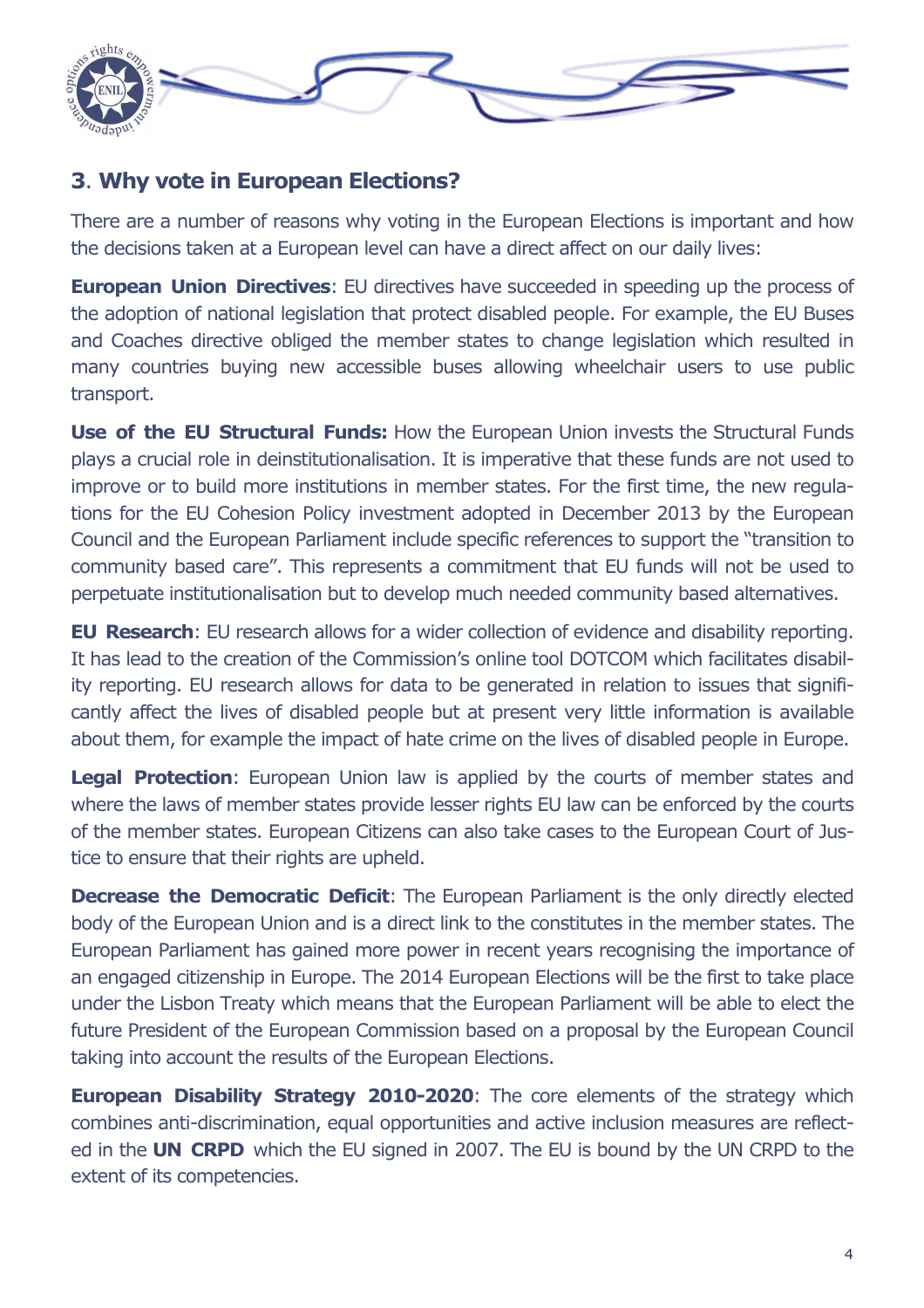

### **4. ENIL Election Campaign 2014**

In the run up to the May 2014 European Elections, ENIL are running a campaign to engage voters and raise awareness among Members of the European Parliament about disability related issues.

**ENIL Manifesto:** ENIL recognise that it is vital that the candidates are aware of the pertinent issues affecting disabled people achieving Independent Living. Equally, eligible voters need to acknowledge the importance of casting a vote as well as know what the candidates, in the Member States, intend to do to improve the inclusion of disabled people within society. To achieve this we have created our ENIL 2014 Manifesto which outlines what we think needs to happen to improve disabled people's life chances and support us to achieve our goals and aspirations.

Our vision is to ensure that all disabled people, regardless of their impairment or background, have the opportunity to have choice and control over all aspects of their lives. By adapting societal policies and services, disabled people will have their needs met; in order to do this Governments and those in decision– making positions need to recognise that disabled people want and need personalised support services ( such as personal assistance), a right to inclusive education, meaningful employment opportunities and a life that is void of any harassment, discrimination and abuse.

We have ten key demands, which if implemented, will improve disabled people's life chances and support us to achieve our goals and aspirations. These demands are outlined in our Manifesto; so please read, share and challenge those in decision making positions to act on them!

Our demands have been translated into various languages. If you would like to translate our demands into a language that is not listed, please contact us. The manifesto is available to download on the ENIL website, www.enil.eu and in Annex 1 of this Toolkit.

**European Parliament Election Questionnaire:** ENIL have also created a questionnaire

which has been sent to all the leaders of the European Parliament Political Groups. These questions, adapted from ENIL's Demands ( see 2014 Manifesto ) , provide European Political Groups, Parties and even individual Candidates an opportunity to outline their intentions to support disabled people. Whilst responding to the questionnaire is not mandatory, we encourage all the relevant people to participate and demonstrate their commitment to promot- Meeting in the European Parliament ©ENIL

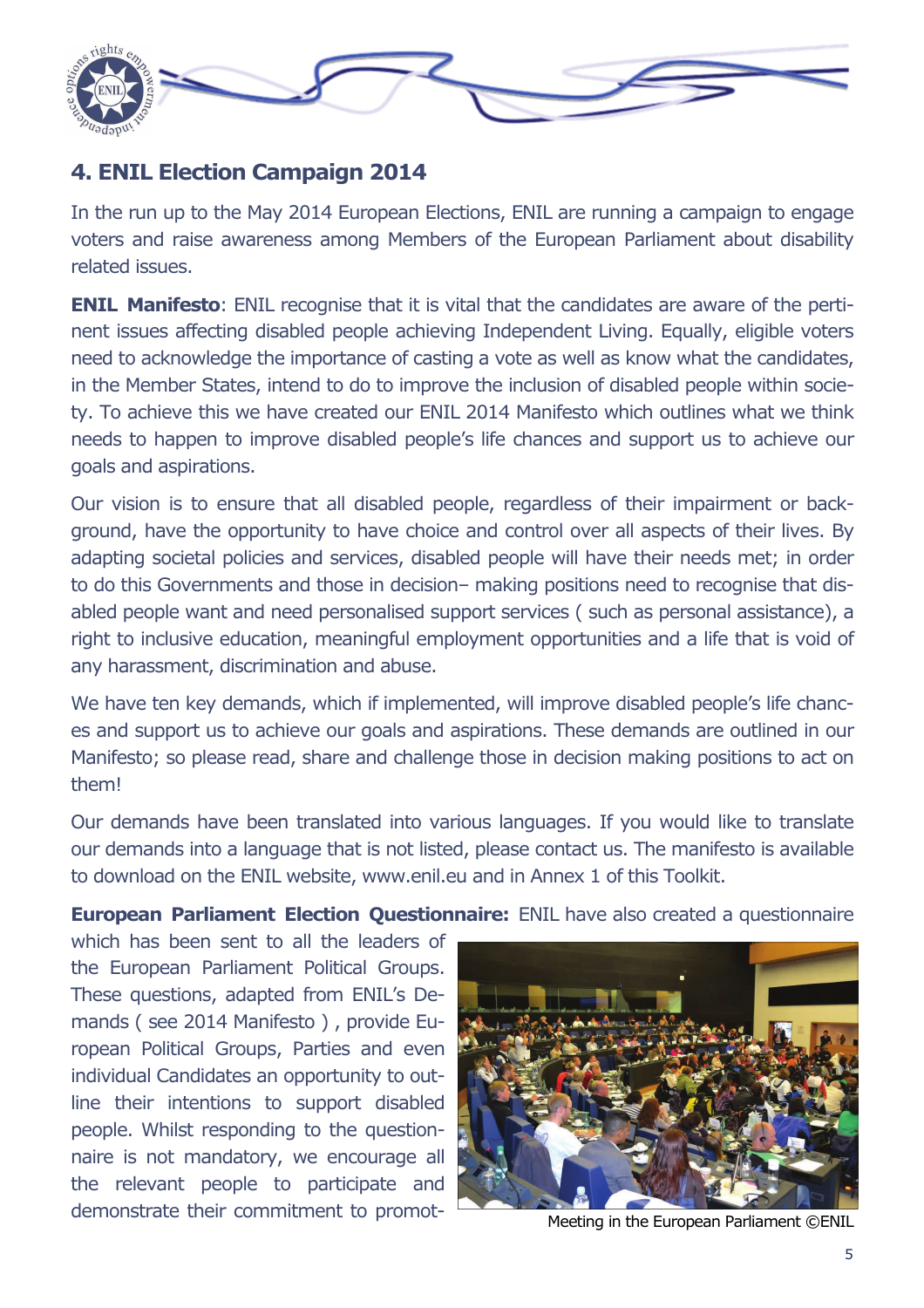

ing the rights and demands of disabled people across Europe, at the European Parliament.

ENIL will publish all responses to the Questionnaire on our European Parliament webpage at www.enil.eu and will not advocate or endorse specific Parties, Groups or Candidates. If a Political Group is unable to provide a response then we will state that to our members and audience. This is a great opportunity to show you, as potential voters, what your political parties/groups want to do to improve disabled people's life chance; you can use it to help you make an informed decision of who to vote for!

If you want to ask a specific candidate or person about their views/intentions then there is a blank questionnaire for you to send out to them available on our website and in Annex 2 of this Toolkit. Once they have responded, you can send it to us and we will publish it on our website so other people can be aware. If you have any questions then please contact our lead for the European Parliament Elections—Miro Griffiths; miroconsul@gmail.com.

### **5. Stop Disability Cuts Campaign**

Alongside and as part of the 2014 Election Campaign, ENIL has launched the "Stop Disability Cuts" Campaign which aims to raise awareness of the disproportionate effects of the austerity measures which took place at both an EU level and national level on the lives of disabled people across Europe. This Campaign will culminate on the 5th May 2014 with simultaneous actions taking place across Europe. ENIL has declared May 5th 2014 as European Independent Living Day and we invite all disabled people and supporters, disabled people's

organisations, NGO's and Centers for Independent Living across Europe to join us in this Campaign by holding events to highlight the impact of the cuts on the everyday lives of disabled people in each member state.

As a result of the economic crisis in Europe, disabled people are becoming increasingly marginalised from society. Disabled people already face many barriers to employment, education and to full inclusion in the



www.stopdisabilitycuts.eu

community but now because of the cuts to independent living and disability services disabled people face further isolation with the return of the threat of institutionalisation and increased poverty. This is in breach of the UN Convention on the Rights of Persons with Disabilities ratified by the European Union and twenty five member states.

The "Stop Disability Cuts" Campaign aims to raise awareness of the barriers that disabled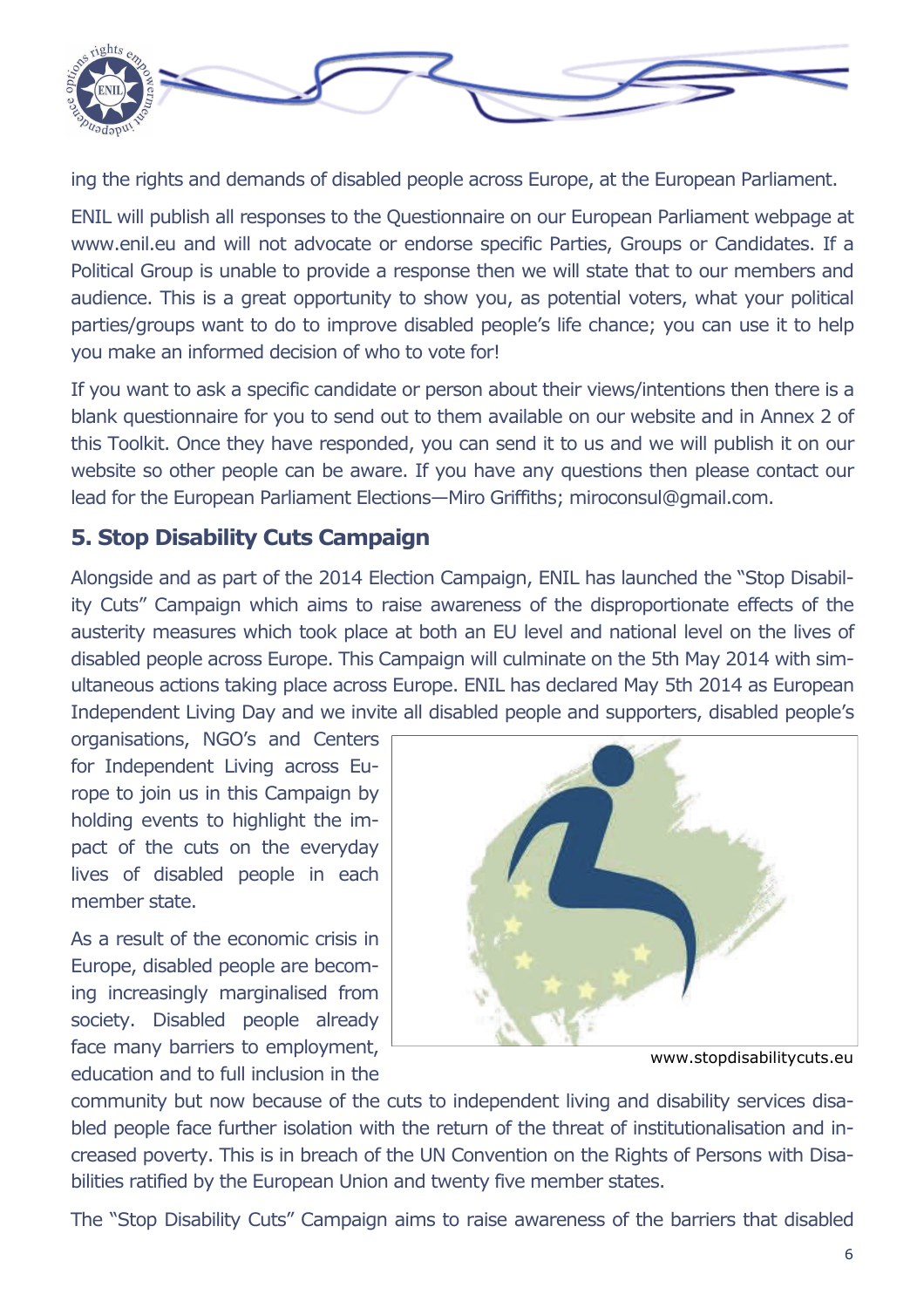

people in Europe face to being fully included in the community. It targets primarily the current and potential Members of the European Parliament in the run up to the elections in May 2014. We aim to bring the voices of disabled people to the highest levels in the European Union and we would like to hear from you!

Please visit our new website which was developed in cooperation with the European Foundation Centre and the European Disability Forum dedicated to this campaign www.stopdisabilitycuts.eu which offers a platform for you to share your personal stories and experiences of how the economic crisis continues to impact on the lives of disabled people in Europe. If you would like to hold an event in your country on the 5th May 2014, please contact us vanessa.scanlon@enil.eu. We hope you join us on the 5th May in advocating for the rights of disabled people in every country in Europe. Stop Disability Cuts now!

### **6. The European Parliament**

The European Parliament is one of the three main decision making institutions that make up the EU alongside the European Commission and the Council of the European Union.

The European Parliament has three main roles:

European Legislation: The European Parliament works together with the Council as colegislature and discusses the basis of EU laws and officially adopts them.

Institutional Supervision: The European Parliament reviews the work of the Commission and other EU institutions to ensure democratic practices are being upheld.

Budget Supervision: The European Parliament plays a role in adopting the EU budget and monitors the expenditure of the budget throughout the year.

The European Parliament is based in three locations ; Luxemburg ( Secretariat), Strasbourg ( Plenary Sessions) and Brussels ( Plenary Sessions & Committee meetings).(1)

### **6.1 European Parliament Elections**

Elections to the European Parliament take place every five years and have done so since 1979. In 2014, 751 Members of the European Parliament will be elected as outlined in Article 14 of the Treaty of Lisbon " *The European Parliament shall be composed of representatives of the Union's citizens. They shall not exceed seven hundred and fifty in number, plus the President. Representation of citizens shall be degressively proportional, with a minimum threshold of six members per Member State. No Member State shall be allocated more than ninety-six seats*".

The number of Members of the European Parliament is different in each member state. The number of seats that a member state can elect has been agreed upon in a number of European treaties. Countries with a larger population are allocated a greater number of seats. In 1. http://europa.eu/about-eu/institutions-bodies/european-parliament/index\_en.htm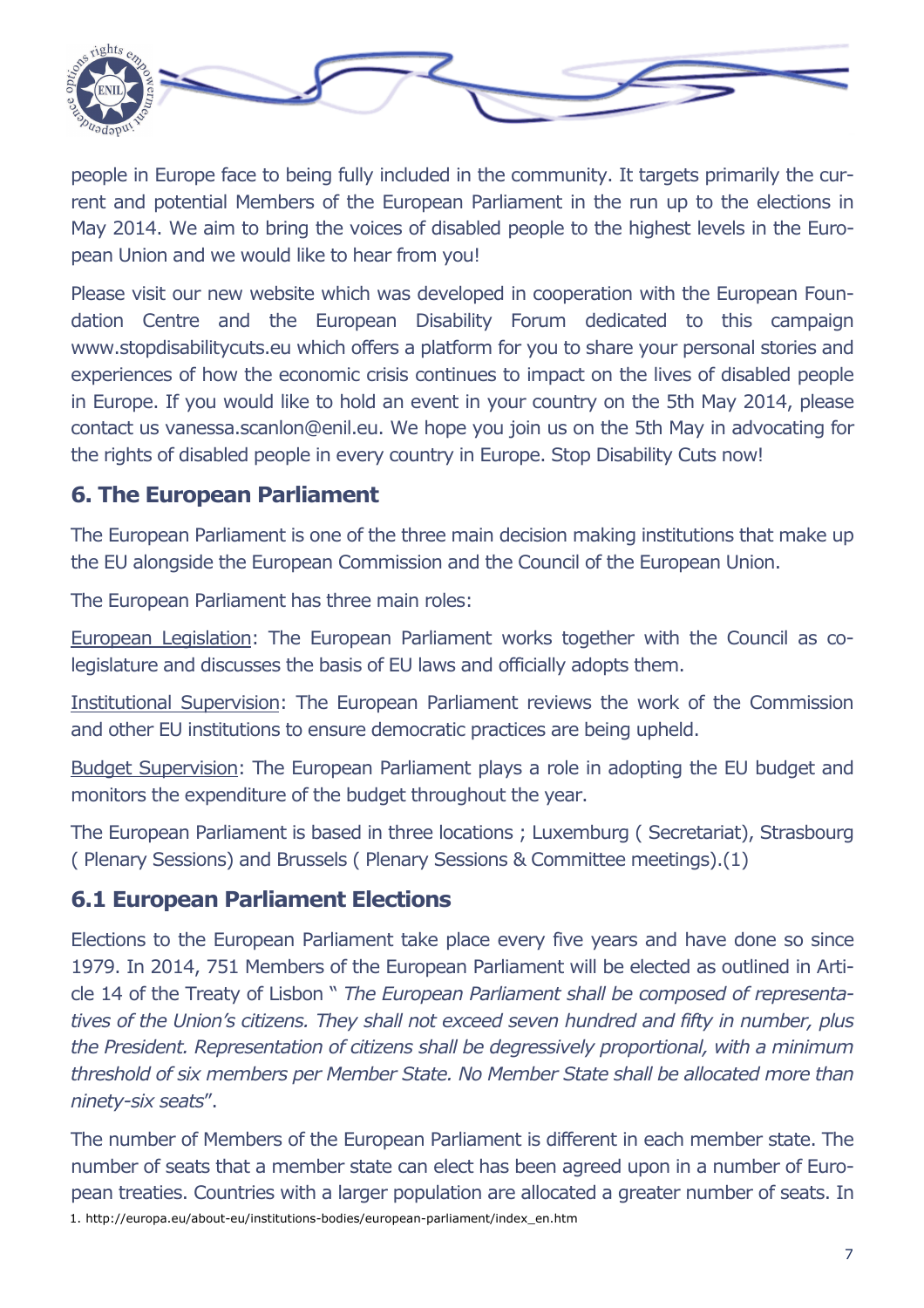

2014, Germany will be allocated the highest number of seats—96 seats and Malta with the lowest number— 6 seats. However, to ensure that the distribution of seats is equitable the allocation of seats is on the basis of the principle of degressive proportionality. This means that smaller states elect more MEPs than is proportional to their populations.

Elections to the European Parliament will be held in all member states of the European Union between the **22nd and 25th May 2014**. Each member state can decide on the type of electoral system and procedures they put in place for the election. All member states must use the proportional representation system which can be either the party list system or the single transferable vote system. Most of the member states of the EU elect their MEPs with a single constituency covering the entire state but some member states divide the country into a number of regions or constituencies.

To find out exactly the date that your country will be holding the European Election, how you can vote and who the candidates for the election in your country are, please visit **http://www.elections2014.eu/en** for comprehensive information on your country. (2)

### **6.2 Accessible Voting**

Every European citizen over the age of eighteen has the right to vote in European Elections.

Article 29, of the UN CRPD guarantees the **right to participation in political and public**  life. It outlines that state parties shall;

"Ensure that person's with disabilities can effectively and fully participate in political and public life on an equal basis with others, directly or through freely chosen representatives including the right and opportunity for person's with disabilities to vote and be elected, inter alia by:

(i) Ensuring that voting procedures, facilities and materials are appropriate, accessible and easy to understand and use;

(ii) Protecting the rights of persons with disabilities to vote by secret ballot in elections and public referendums without intimidation and to stand for elections, to effectively hold office and perform all public functions at all levels of Government, facilitating the use of assistive and new technologies where appropriate;

(iii) Guaranteeing the free expression of the will of persons with disabilities as electors and to this end, where necessary, at their request, allowing assistance in voting by a person of their own choice"

The European Union along with twenty five member states have signed the UN CRPD. There is an obligation on all member states who have signed the UN CRPD to ensure that voting is accessible to all disabled people.

2. http://en.wikipedia.org/wiki/Elections\_to\_the\_European\_Parliament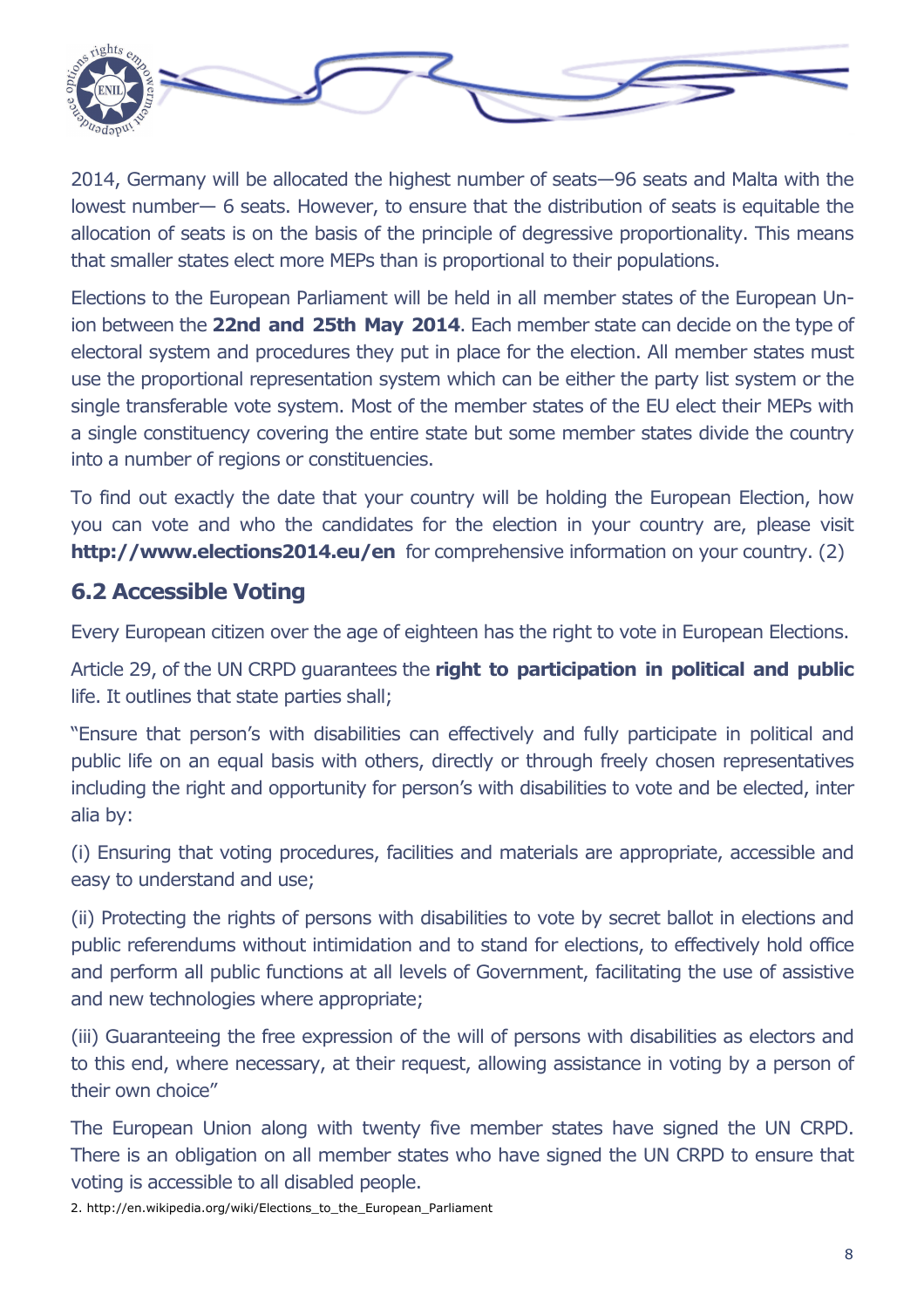

The European Disability Strategy 2010—2020 also makes reference to accessible voting and outlines that "accessibility to voting in order to facilitate the exercise of EU citizen's electoral rights" will be addressed through the implementation period. All citizens of the European Union have the right to exercise their vote and this right must be upheld in all member states.

### **7. European Political Parties**

European Political parties are funded by the European Union and are usually made up of national parties, individual MPs and MEPs. European Parties influence the decision making process of the European Council and also work closely with affiliated Members of the European Commission. Under the Lisbon Treaty, for the first time, the European Party that wins the elections has the right to nominate to the European Council its candidate for President of the European Commission.

In many member states national parties play a significant role in the selection of candidates for the European elections and very often influence the position candidates take on crucial issues.

There are currently 13 Political Parties in the European Union:

- European Peoples Party: President: President , Joseph Daul, www.epp.eu
- Party of the European Socialists: President , Sergei Stanishev, www.pes.eu
- Alliance of Liberals and Democrats for Europe Party: President, Sir Graham Watson, www.aldeparty.eu
- European Green Party: Secretary General, Jacqueline Cremers, www.europeangreens.eu
- Alliance of European Conservatives and Reformists: President Jan Zahradil, www.aecr.eu
- Party of the European Left: President, Pierre Laurent, www.european-left.org
- Movement for a Europe of Liberties and Democracy: President Niki Tzavela, www.meldeuropa.com
- European Democratic Party: President, Francois Bayron, www.pde-edp.eu
- European Free Alliance: President, Franz Obermayr, www.eurallfree.org
- Alliance of European National Movements: President, Bela Kovacs, www.aemn.eu
- European Christian Political Movements: President, Peter Ostman, www.ecpm.info
- EU Democrats: President, Patricia Mckenna, www.eudemocrats.org

3. http://en.wikipedia.org/wiki/European\_political\_party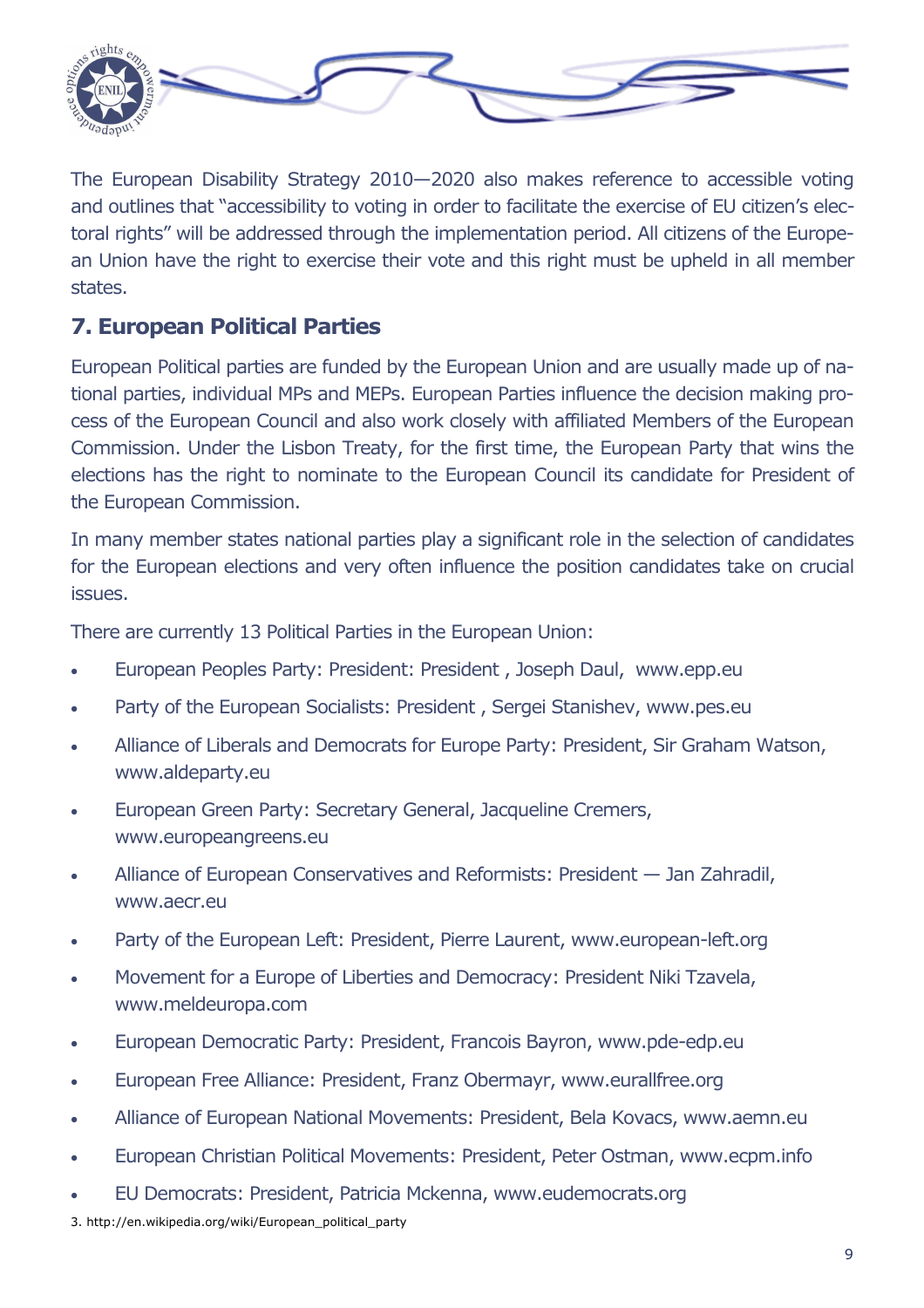

Once elected, MEPs also organise themselves into political groups; which are the parliamentary groups of the European Parliament. MEPs organise themselves into ideological groups similar to traditional national legislatures. (3)

### **8. People Power—What you can do**

" *What it all boils down to is this; you and I are the people who want change and we are the only people who can bring about change. The first step has to be you and I voting which sends a clear message of our voting power. This was true when George Bush, Snr. won the Presidential election in 1988 on disability and it is true now in these elections. Its all up to us.* "

Martin Naughton, Co-Executive Director of ENIL

There are many different ways of raising awareness among the Members of Parliament of the many struggles that disabled people face in daily life and also of informing disabled people about their rights as citizens of Europe and what the European Union can and should be doing for disabled people in every member state. Here are a few suggestions about how you can make a difference:

### **Join the ENIL 2014 Election Campaign**

Use the **ENIL Manifesto** to talk with Members of the European Parliament when deciding who you wish to vote for. The position that they take in relation to the topics outlined in the manifesto will help you to decide if this is the candidate you believe will work towards making a difference in the lives of disabled people. The manifesto also serves to raise more awareness of independent living among Members of the European Parliament. You can also send your MEP a copy of this manifesto and ask them to support this manifesto.

You can also download a copy of the **ENIL Questionnaire** and send it to your MEP asking them to complete it. You can also send the responses from MEPs ( which will be available on www.enil.eu) through your network so that a greater number of people will be aware of the opinions of the main political parties in relation to disability. The ENIL Manifesto and the ENIL Questionnaire can be the tools that you can use to initiate a dialogue with potential MEPs about disability issues.

### **Join the "Stop Disability Cuts Campaign"**

Join us on the **5th May** this year to celebrate European Independent Living Day! On this occasion we wish to highlight the continued effects that the economic crisis is having on disabled people in Europe. To mark this day, we are asking our members to organise an event in your local town or city to raise awareness of the barriers that disabled people face everyday in Europe. The event can be anything you choose from a meeting with an MEP to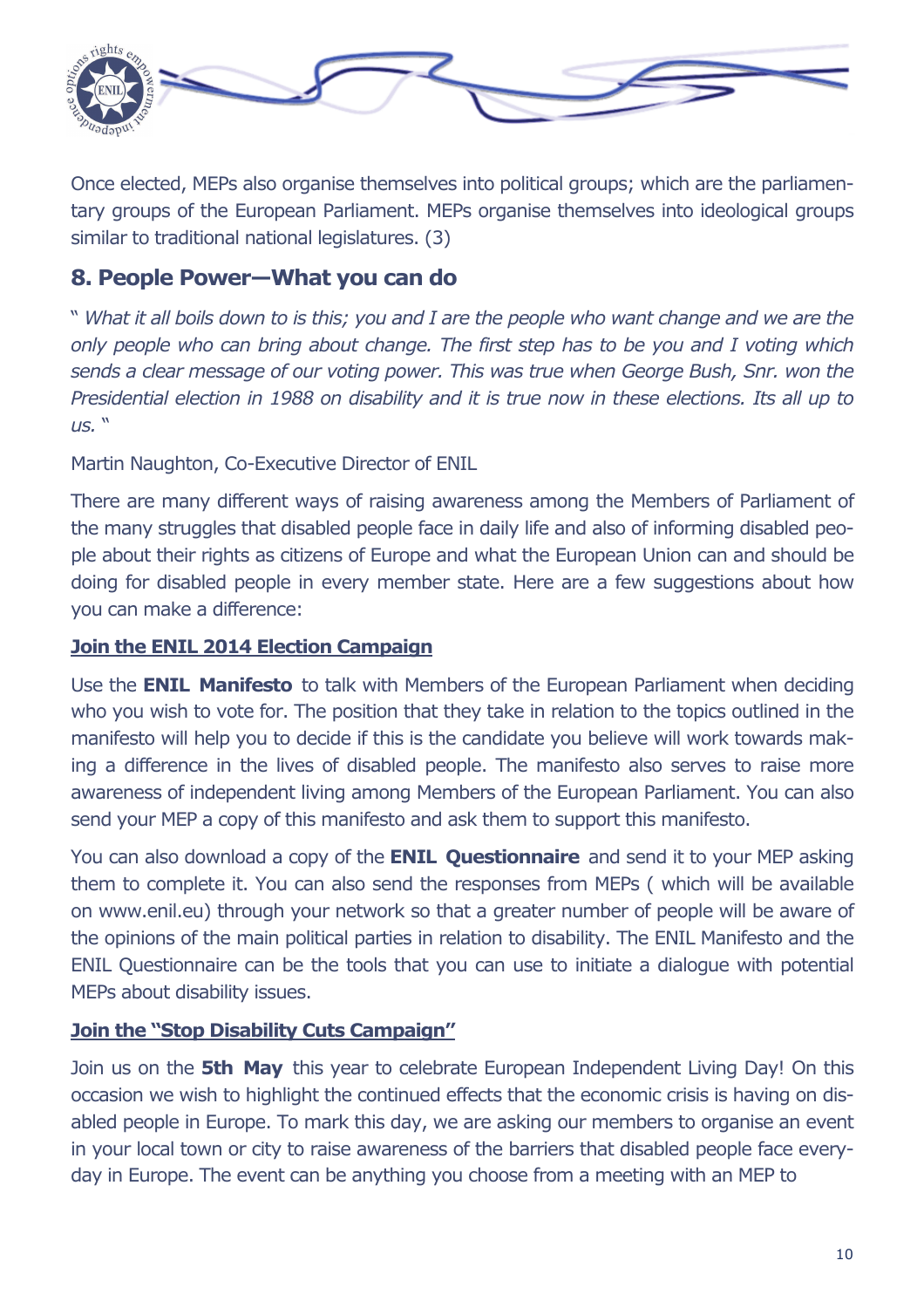

a national march. Tell us your story, how have the cuts affected your life? If you wish to share your experience on the website www.stopdisabilitycuts.eu, please get in contact with us today; vanessa.scanlon@enil.eu. You will also find all of the information in relation to the events that will happen on the 5th May in your country on the website if you would like get involved in any of them!

### **Direct contact with MEPs**

Send a letter or an email to MEPs or phone the MEPs office directly. If possible try to mobilise a number of people to send emails, or send one email on behalf of your group or organisation outlining your campaign and inviting the MEP to respond with their proposed plans should they become elected. Ask them to **support specific commitments** on disability issues.

### **Use social media**

Follow MEPs through facebook, twitter or online blogs and contact them in relation to specific issues. Try to mobilise as many of your facebook friends and twitter followers as possible to do the same. One good strategy is to nominate one day when you and your network will focus and target as many candidates in one day with the **same message**, eg. #independentliving!

#### **Organise an event**

Organise an event such as a roundtable, a panel debate or meeting and invite a candidate for election to speak at this. The event will give the candidate a platform to share their political promises and also allow you to raise the issues specific to disability. Invite as many people as possible to attend this event and if budget allows advertise this event with flyers and online.

If possible also contact your local media organisation to cover this event. At these events you could also have MEPs sign **pledge cards** which outline what the MEP has promised to done once they get elected. Once elected these pledge cards can be used to remind MEPs of what they had committed to doing.

#### **Share information through your network**

Ensure that your members and supporters are **well informed** about the European Elections and the issues that affect disabled people. Disseminate information in relation to the elections to them through your newsletters or website. Involve and engage your members and supporters in generating ideas on how to influence MEPs and what demands should place on them. Also try to raise more awareness among the general electorate about disability related issues in your local area.

Encourage your members to become **involved** in the election campaign at a local level and to be informed of the process of voting in European Elections.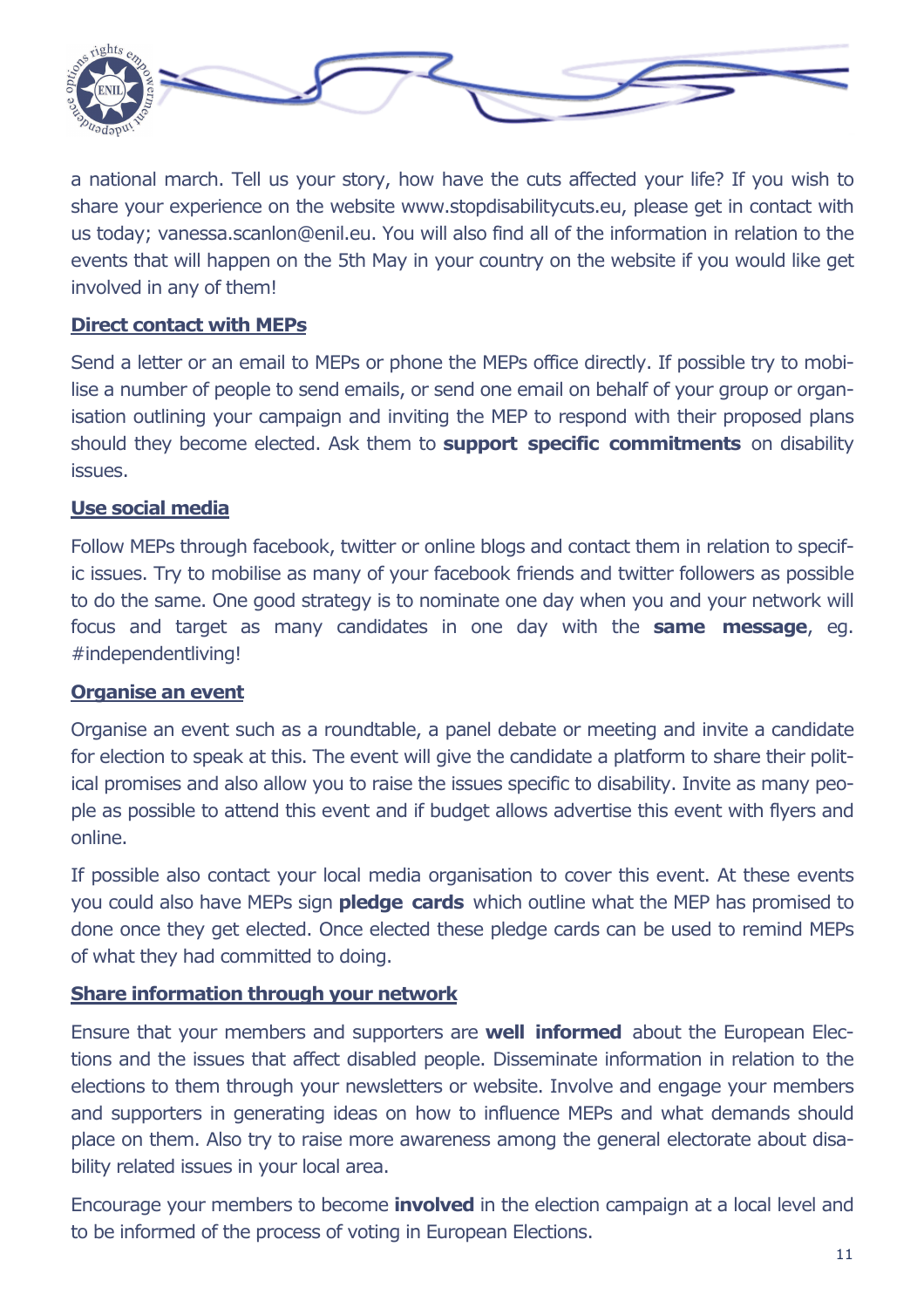

Ensure that your members are familiar with the candidates and their positions. If possible attend an event where candidates will be speaking and prepare questions to ask candidates at these events.

### **9. Useful Tips and Links**

- Please remember you must be registered to vote in the European Elections, please check that you are registered in your member state
- Please remember to bring a valid ID such as a passport or national identity card
- Contact your local CIL or National Disability Organisation if you require support to attend the polling station or information about accessible voting in your member state
- Click on this link: http://www.europarl.org.uk/en/european\_elections/ faq2014elections.html for answers to **Frequently Asked Questions** such as: When are the elections taking place and how will they work?, I'm not sure if I'm registered to vote, how do I find out? and When can I register to vote?
- **Election 2014 Website**: For a full list of dates of the elections: http:// www.elections2014.eu/en
- **My vote 2014** shows the recent trends ahead of the elections: https:// www.myvote2014.eu/en/home

### **10. Conclusion**

The achievements over the last number of years by the Freedom Drivers who have attended the Strasbourg Freedom Drive demonstrate the power of ordinary citizens mobilising to fight for change. The issues brought to the European Parliament and the Council of Europe emerge from the grassroots, from the lived experiences of individuals throughout Europe. Throughout the years a large number of MEPs responded to individual issues. This illustrates the powerful voice of the campaigners and the extent to which MEPs are willing to sit up and take notice. Rarely in European politics is there such an example of a direct link between the civil society and the policy and decision makers.

With the 2014 Election Campaign, ENIL hope to replicate the success of the Freedom Drive and encourage our members to become involved in our campaign. Have your voice heard and ensure that your voice is carried straight into the heart of the European Union.

### **It is up to each one of us to raise the awareness of independent living among European policy makers and become active European citizens. We need to send a strong message that disabled people are not willing to be passive citizens but are active and fully participating members of society.**

We hope that this toolkit supports you to engage with potential Members of the European Parliament and to play an active role in the European 2014 Parliament Elections.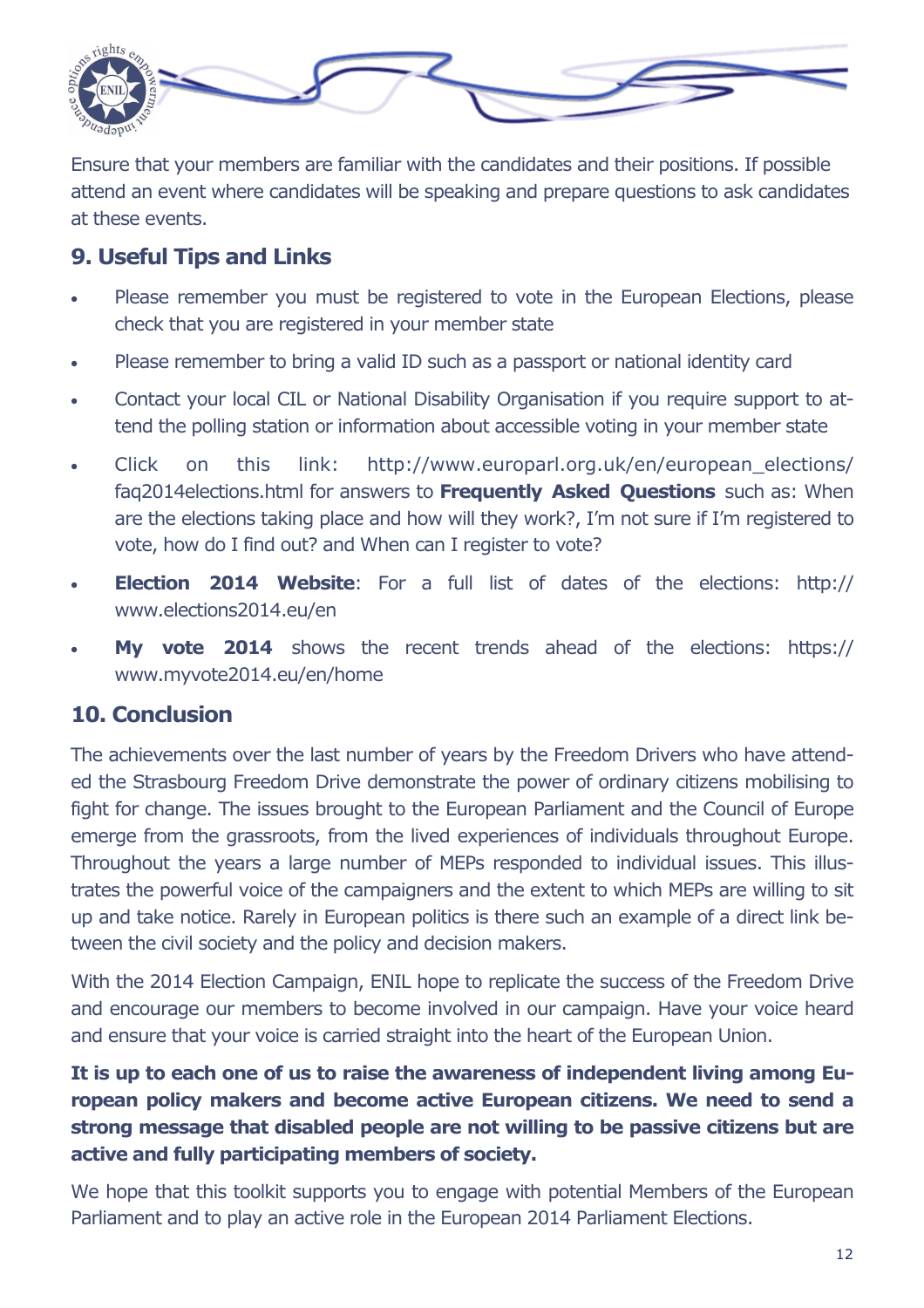

**Annex One: ENIL Manifesto** 

# **European Network**

### **on**

# **Independent Living**



# **2014 Manifesto**



**ENIL – Ground Floor, Chase House, City Junction Business Park, Northern Cross, Malahide Road,** 

**Dublin 17, Ireland, T +3531 525 0700 E secretariat@enil.eu W www.enil.eu** 

**Implemented in the framework of the project "Proud, Strong and Visible – Promoting the Choice, Control and Participation of Disabled People in Europe", supported by the European Commission 2014 PROGRESS Action Grant and by ULOBA, Norway**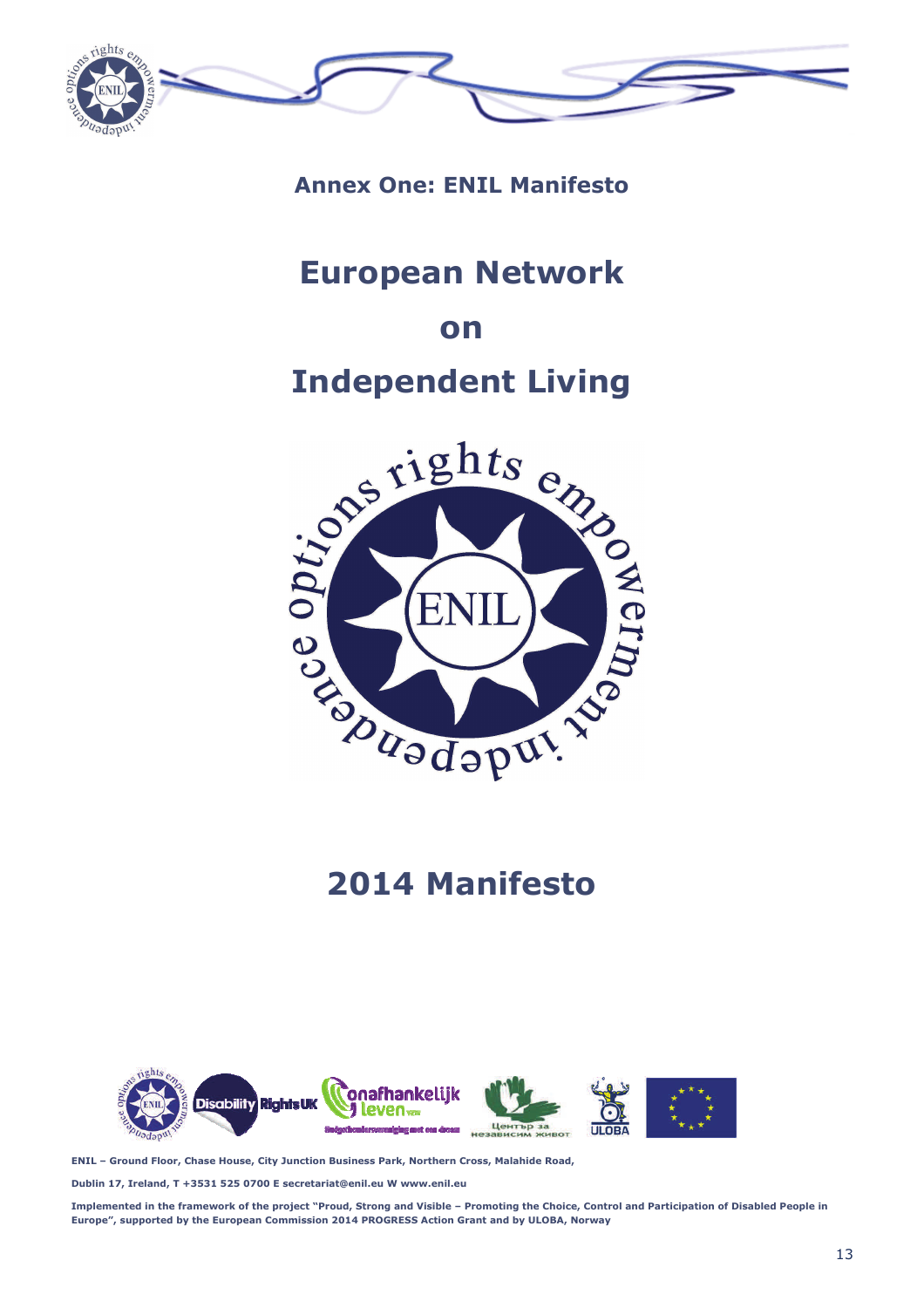

## **Chair's Foreword**

"Freedom, equality and democracy…



Any nation which excludes a section of its citizens will enjoy neither freedom nor equality – and can barely be called a democracy. For those excluded, it is of little consequence whether the exclusion is based on ideological differences or disguised and excused as compassionate care. Furthermore, you can always rise up and fight against your known opponents, but you can often be left feeling powerless against those who profess to have your best interests at heart.

Those of us, who remain excluded in most European countries, have found good solutions to become active participants within society. The Independent Living Movement, established and developed by disabled people, is based on the fact that all humans are equal. Disabled people, like their non-disabled peers, want to contribute to society. We want to pay taxes and help in the development of our countries. Inclusion and participation is no more expensive than exclusion; we need to strive to be seen, heard and included in society; to ensure we have opportunities to access education and work, realise our rights and obligations as citizens and our right to control our own lives. We need to fight for our rights. Changing society's perception of disabled people means we will all have to work together and ensure people listen to disabled people, especially politicians in power.

When we build our nations together, we build a better society for everyone. Whenever certain groups are excluded, history shows that we are all the poorer for it. This is why the European Network on Independent Livings rallying cry is "Nothing about Us without Us".

The UN Convention on the Rights of Persons with Disabilities is a major step in the right direction for us - but each Member State must work to make the articles within the Convention a reality. Ahead of this year"s EU elections, ENIL has prepared 10 demands which together, and individually, will make the European countries better places to live in – for everyone."

Vibeke Marøy Melstrøm

Chair, European Network on Independent Living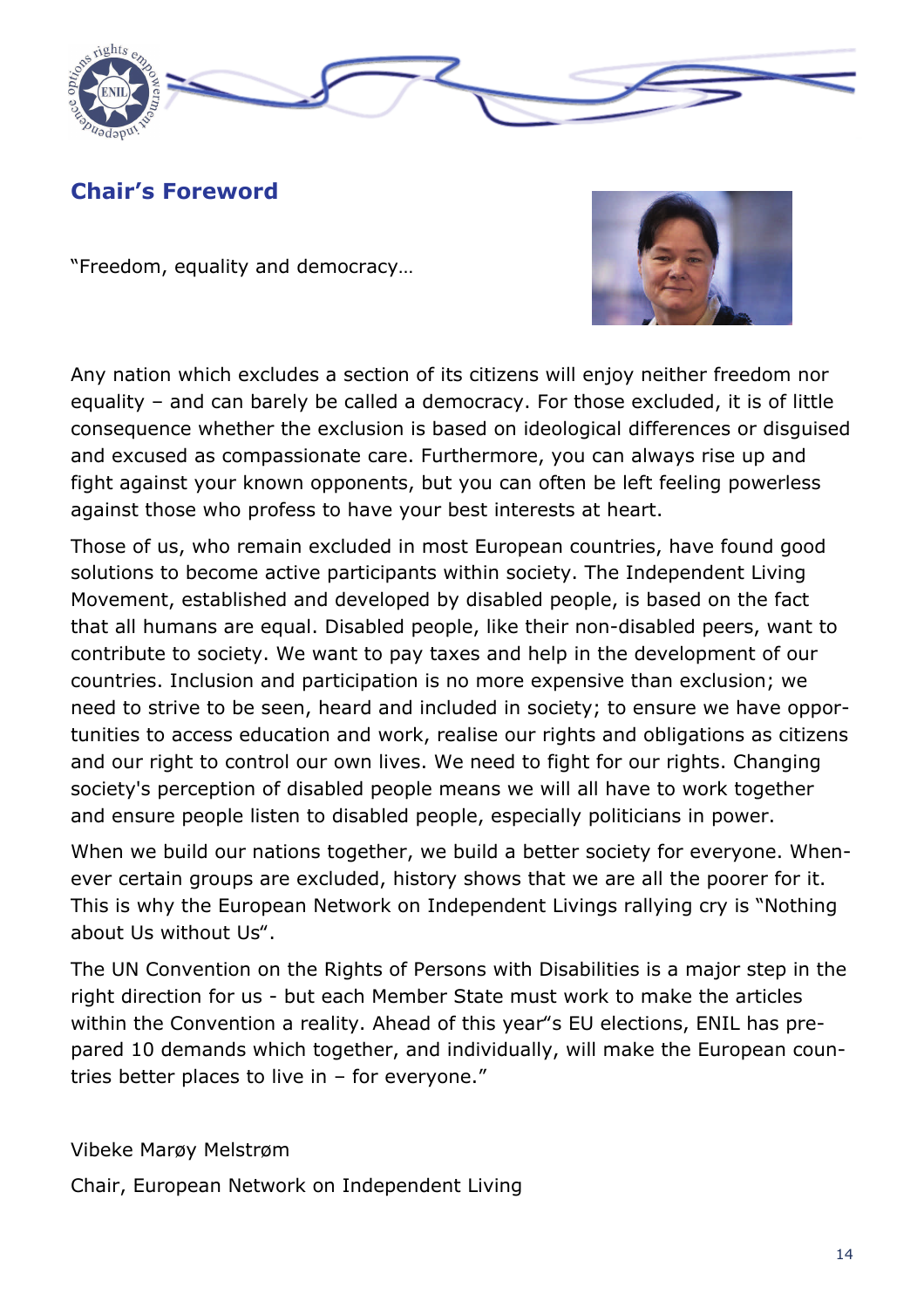

### About the European Network on Independent Living

The European Network on Independent Living (ENIL) is a Europe-wide network of people with disabilities, with members throughout Europe. ENIL is a forum for all disabled people, Independent Living organisations and their non-disabled allies on the issues of Independent Living. ENIL represents the disability movement for human rights and social inclusion based on solidarity, peer support, deinstitutionalisation, democracy, self-representation, cross disability and self-determination.

ENIL promotes equal opportunities for disabled people and fights against discrimination in Europe. ENIL addresses the under-representation of persons with extensive disabilities in European disability and social politics, as well as in mainstream society. ENIL's mission is to:

- Promote the Independent Living philosophy among disabled people, general public, national policy makers, government administrations, as well as among regional bodies (e.g. European Union and the Council of Europe).
- Develop the concept, principles and definition of Independent Living. Promote the development of Centres of Independent Living throughout Europe and enhance solidarity and networking among them.
- Carry out training and awareness raising activities at the European level.
- Represent Independent Living Organizations and the Independent Living movement at the European level.
- Combat social exclusion and discrimination through policies which promote Independent Living of disabled people.
- Embrace the social model of disability in acquiring independence and self-determination by overcoming the barriers of the medical and attitudinal models.

### About the Manifesto

With the upcoming European Parliament elections (May 2014), it is vital that the candidates are aware of the pertinent issues affecting disabled people achieving Independent Living. Equally, disabled people, their organisations and allies can use this manifesto to be aware of ENIL's demands and, subsequently, ask their local candidates to support them.

### What are our Demands?

Our vision is to ensure that all disabled people, regardless of their impairment or background, have the opportunity to have choice and control over all aspects of their lives. By adapting societal policies and services, disabled people will have their needs met; in order to do this, Governments and those in decision-making positions need to recognise that disabled people want and need personalised support services (such as: personal assistance), a right to an inclusive education, meaningful employment opportunities and a life that is void of any harassment, discrimination and abuse.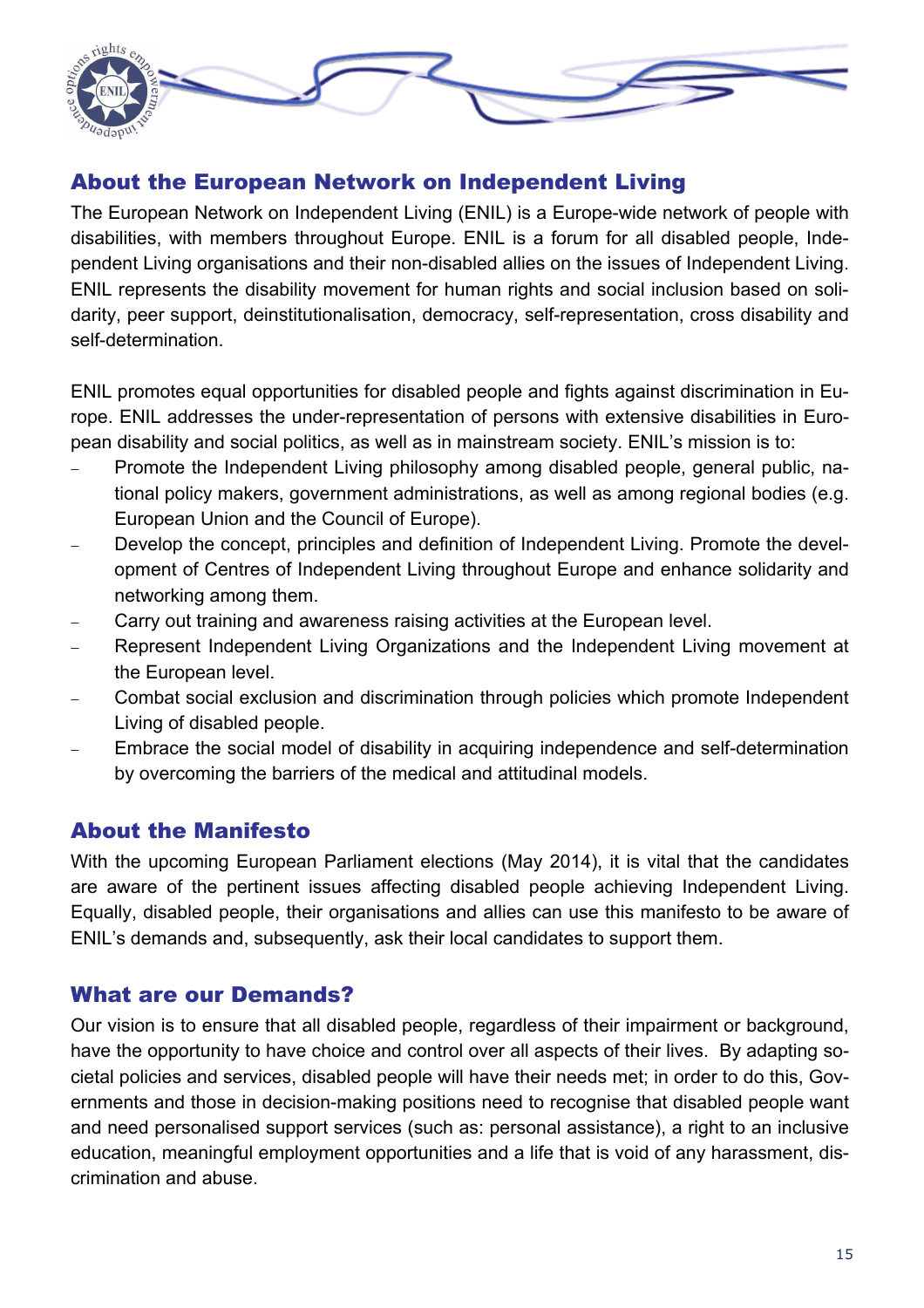

We have ten key demands, which if implemented, will improve disabled people's life chances and support us to achieve our goals and aspirations:

# 1. A legal right to live independently and be a valued member of society:

As set out in Article 19 of the United Nations Convention on the Rights of Persons with Disabilities, we expect all disabled people to have the freedom to make their own choices and have independence and autonomy within all aspects of their lives. To recognise that all disabled persons can fully enjoy all human rights and fundamental freedoms. Furthermore, disabled people and their families need to be aware of the Convention and provided with adequate support, which is tailored to their needs in order to achieve Independent Living; by doing so, societal attitudes will change and disabled people will be perceived as valuable members of their community, with roles and responsibilities to help with the functioning of our society.

We strongly demand a review of current legislation by Member States, detailing how they are ensuring Independent Living becomes a reality for *all* its citizens and what European countries are doing to ensure they work together and enable disabled people to move across Europe without fear of losing their independence. We expect Member States to change their policies, which affect Independent Living, and move from institutional care to community-based support; this includes disabled people accessing personal budgets and other forms of self-directed support. By working with ENIL, we can provide you with guidance on how to transform traditional, marginalising services and ensure disabled people's aspirations of achieving Independent Living becomes a reality.

### 2. To introduce a dedicated Directorate for Disability:

The importance of this role would be to ensure that the rights of disabled people receive the needed attention across all the policy areas, equality and diversity is promoted, equality law is enforced and discrimination is eliminated within all areas of an individual's life. At the 2013 Freedom Drive, It was strongly expressed that disability should get a higher priority within the European Union (EU) and therefore a dedicated directorate should be created. There is documented evidence demonstrating support for this from within the European Parliament, including a submission of a written declaration to the EU Parliament, requesting a European Commission Directorate for disability.

We call on Political Groups and MEPs to act on our demand, acknowledge the support from within the European Parliament as well as the Independent Living Movement and work with us to ensure we have a powerful voice championing and working to improve our lives.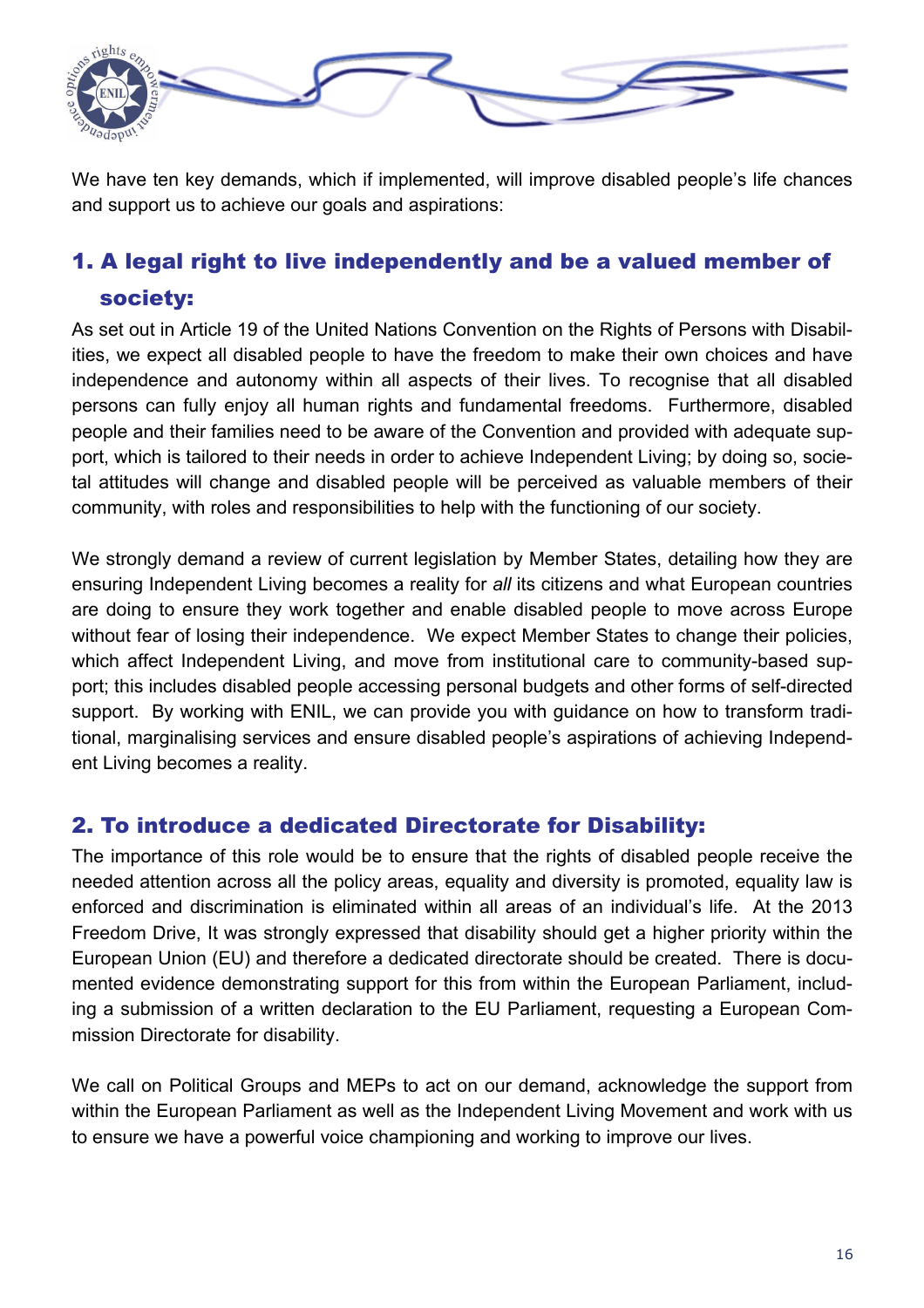

# 3. To ensure the use of the correct terms, respecting how they are defined by the Independent Living Movement:

This allows all members of society such as community members, professionals and policy makers to be aware of the correct terminology to use when discussing and thinking about disabled people's situations and experiences. Too often, concepts of choice and control, independence and personalised support have had their original definitions hijacked by those in decision-making positions, altering their meaning and using the 'new' definitions to justify the reductions in services and to obtain EU structural funds. Local and national decision-makers need to recognise that disabled people developed the principles and terms that promote and call for our full inclusion within society.

To realise this demand, we call on all statements and policy documents to reflect and promote the 'original' concepts of Independent Living (which can be found here: http://www.enil.eu/ policy/), acknowledging their 'true' principles; the notion of choice and control needs to be embedded firmly within all aspects of a disabled person's life. Allow us to work with Member States so that they understand what our Movement has been demanding and why the terms are vital for our existence.

# 4. To have the opportunity to use the European Structural and Investment Funds to support Personal Assistance schemes:

Centres for Independent Living and Disabled People's Organisations (organisations controlled *by* disabled people *for* disabled people) must have a real and authentic opportunity to receive this funding to further promote choice and control within disabled people's lives. Furthermore, the European Structural and Investment fund aims to promote 'smart, sustainable and inclusive growth' (The Development and Delivery of European Structural and Investment Funds Strategies, 2013) and this can be achieved by ensuring services and schemes are designed, developed and delivered by those who use them. Disabled people want choice and control and personal assistance is a tool that, when coordinated by the individual, gives people a route towards inclusion and self-empowerment.

Work with us to ensure the Funds are delivering on what disabled people across Europe are demanding – a right to access personal assistance.

# 5. To stop EU funds being invested into institutions for disabled people (regardless of their size):

It is important that EU funds are invested in the development of community-based services for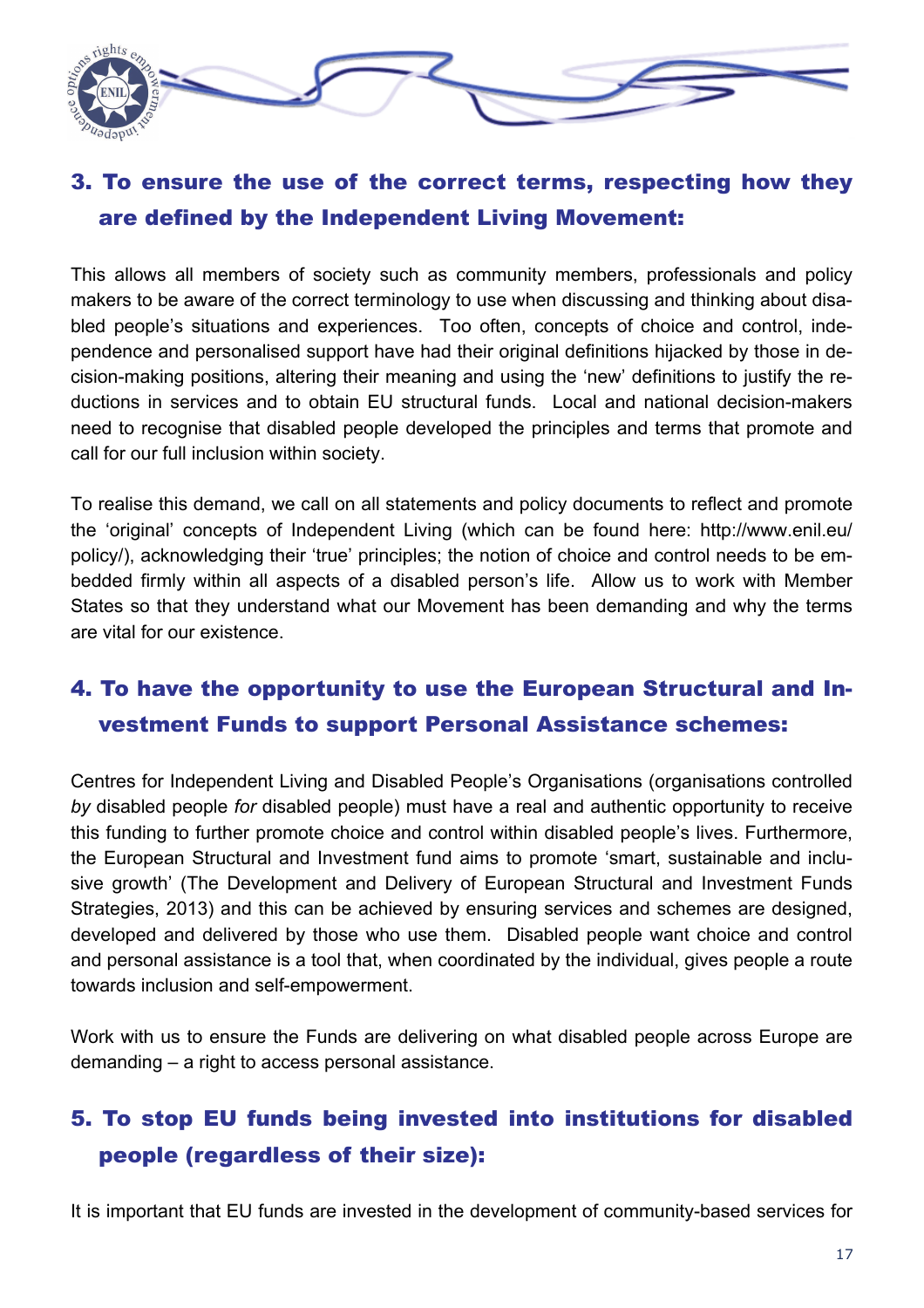

disabled people. Institutions deny disabled people the opportunity to have choice and control in their life choices. We must eradicate the segregated initiatives which hinder community development, promote discrimination and sometimes leads to the horrendous abuse and death of disabled people. Hundreds of thousands of disabled people live in closed institutions and this cannot continue to be a reality for the current and future generations of disabled people. By investing in more community-based services, we will reduce social exclusion and promote disabled people's rights.

We call on Member States to implement the European Structural and Investment Funds Regulations, which references the transition from institutional to community-based care. By committing to this and ensuring it becomes a reality at an operational and grass-root level, you must work with disabled people and their organisations to improve self-directed support initiatives and provide people with support services that raise aspirations, improve inclusion and are aligned with human rights agendas.

# 6. To provide more funding for local and national nongovernmental organisations led by disabled people:

Whether it is a redirection of existing funding or an increase, it must be made available to organisations run by disabled people and they must have a fair and realistic opportunity to bid and succeed in securing the funding; if this becomes a reality, it will improve growth and sustainability of services for disabled people. Organisations led by disabled people also ensure that disabled people have their voices heard at every level and that practical improvements are being made in the lives of disabled people and their communities. Furthermore, Governments and those with decision making power need to agree that disabled people are experts by experience. By giving them funding to provide services or advocate on behalf of disempowered disabled people, there will be recognition that disabled people are best placed to identify and find solutions to barriers.

We demand recognition that organisations led by disabled people are best placed to provide individuals with the right level of support, facilitate inclusive practices and work to improve the lives of disabled people. This recognition must be reinforced through the availability of funding, allowing such organisations to be sustainable and develop positive legacies.

### 7. To reverse cuts in services and benefits for disabled people:

As a result of the economic crisis in Europe, disabled people are becoming increasingly marginalised from society. Disabled people already face many barriers to employment, education and to full inclusion in the community but now, because of the cuts to support related to independent living and other disability-related services, disabled people face further isolation. Reducing benefits and services for disabled people negatively impacts an individual's right to independent living and their freedom. It is vital that Member States realise how the current level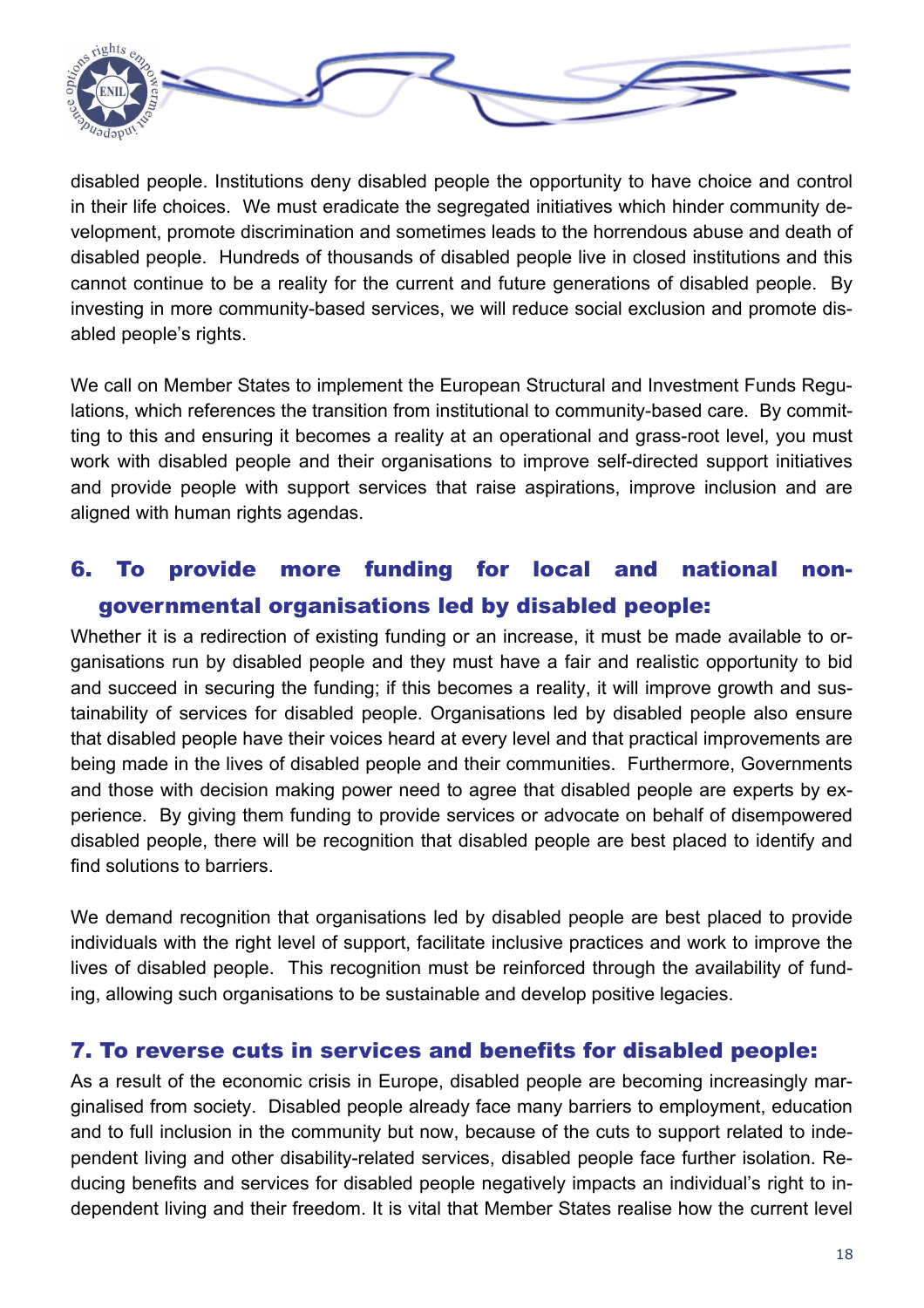

of reductions are impacting on the lives of disabled people, who now face further isolation and exclusion from society, are grounded further into poverty and have led some to commit suicide.

We demand an immediate stop to the cuts and reverse all decisions that have stripped disabled people of their benefits and services. Member States must recognise their responsibility to provide services to all human beings and realise that disabled people have a right to access holistic support, which meets all their needs. Furthermore, by providing the right level of support and not targeting disabled people as a way of reducing Government expenditure, it prevents the escalation of higher costs to meet unsupported and crisis-related needs. We expect the European Union to provide strong guidance and additional legislative initiatives to pressure the Member States to safeguard disabled people's support services and benefits from the imposed cuts.

# 8. To ensure that disabled people have access to mainstream services:

Member States must focus on removing the barriers within mainstream services, which will bring us closer to an inclusive society. To achieve this, it will require all aspects of societal life to meet the needs of the individual at every stage; yet, mainstream society is void of authentic, continuous opportunities to engage and participate in public and private life. Participation is essential for the development and maintenance of our society; disabled people should have the opportunity to influence the destiny of their communities and that is why it is vital that mechanisms exist to ensure there are opportunities for participating in mainstream activities and accessing services, now and in the future. In particular, the right to meaningful employment is also imperative as many disabled people are not provided with support to aid the process of getting and staying in employment. Whilst a smooth transition between education and employment is necessary, those in powerful positions need to make reference to disabled people when agreeing on policies and services which promote employment opportunities.

We demand a review of the barriers within mainstream services and expect resources and funding to be allocated in order to remove the disabling barriers that explain disabled people's marginalisation, exclusion and isolation from community life.

# 9. To strengthen the protection of disabled people against discrimination (in all areas) at the EU level:

All forms of discrimination must be eradicated by improving the inclusion of disabled people within society, removing discriminatory practices as a result of policy implementations and working to protect disabled people when encountering discrimination. This also includes disability hate crime, which is considered the most extreme form of discrimination and is on the increase in countries where research has been conducted. It infringes the human rights of those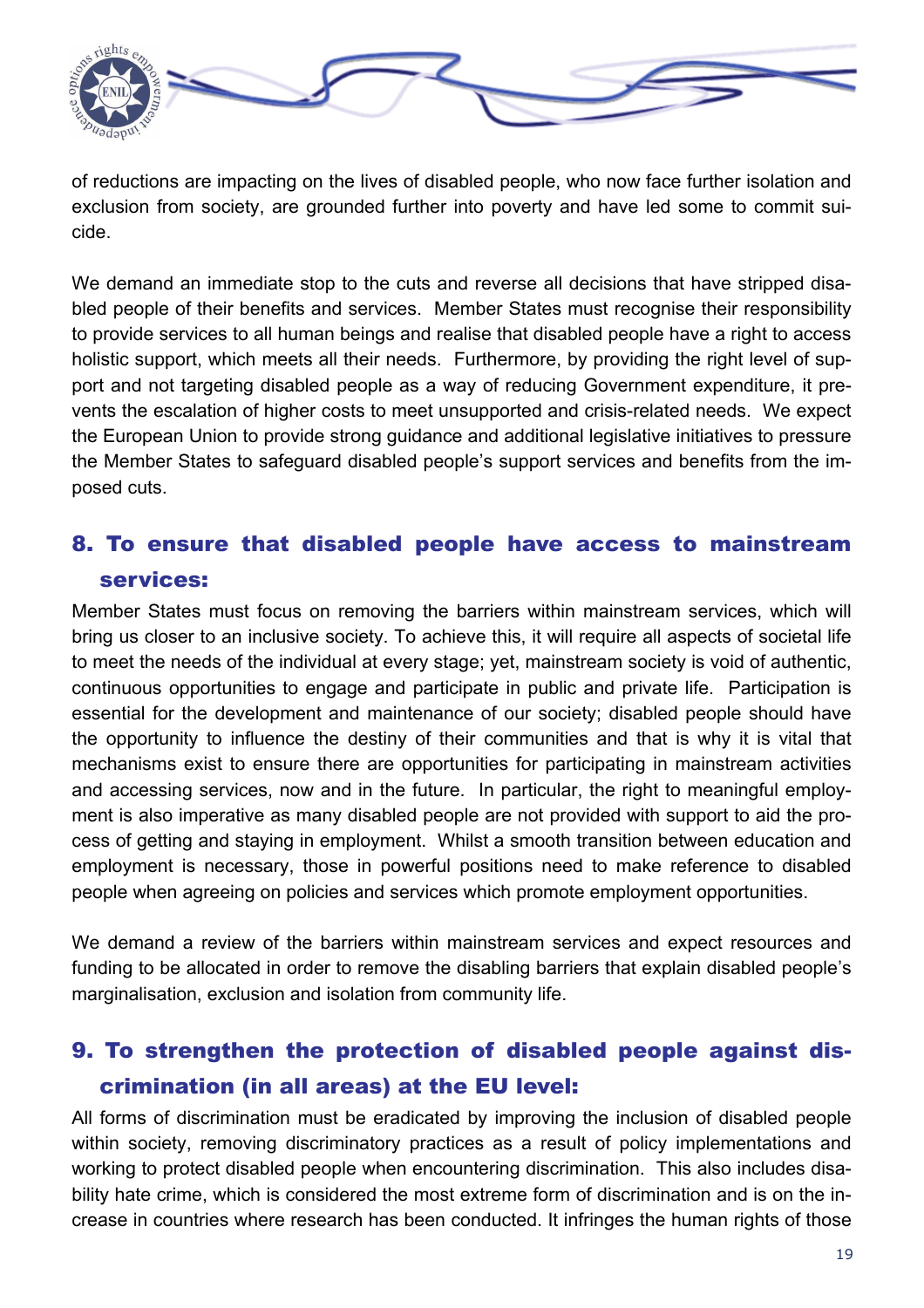

affected, stopping them from being able to enjoy the full benefits of the society.

We call for Member States to do more to promote the rights of disabled people so individuals are made aware of their rights and how they can challenge discrimination. Furthermore, we demand the EU to tackle discriminatory practices instigated by those in positions of power and influence and remind them of their obligations, as outlined in the United Nations Convention on the Rights of Persons with Disabilities.

# 10. To ensure inclusive education for all disabled children and young people:

It is vital that all disabled learners have the right to inclusive education which in turn strengthens and promotes an inclusive society. All schools must ensure that disabled pupils are not at a disadvantage when learning and participating within the educational environment. Inclusive education benefits all pupils, as it can strengthen a school community and ensure that all students are valued for who they are. Therefore, the right to an education needs to be realised with the education system providing better continuous support, which is streamlined at every stage within the educational process; furthermore, if we want disabled people to be valued, respected citizens with skills then we need to ensure mainstream schools are fully inclusive of all disabled students and we no longer promote a segregated approach to any aspect of our life.

We demand an approach to education that enables all students to achieve their potential, whilst ensuring their needs and access requirements are supported. Furthermore, we expect all learners to be educated together, regardless of their background or circumstances, within their local communities.

**European Network on Independent Living, 2014 Manifesto**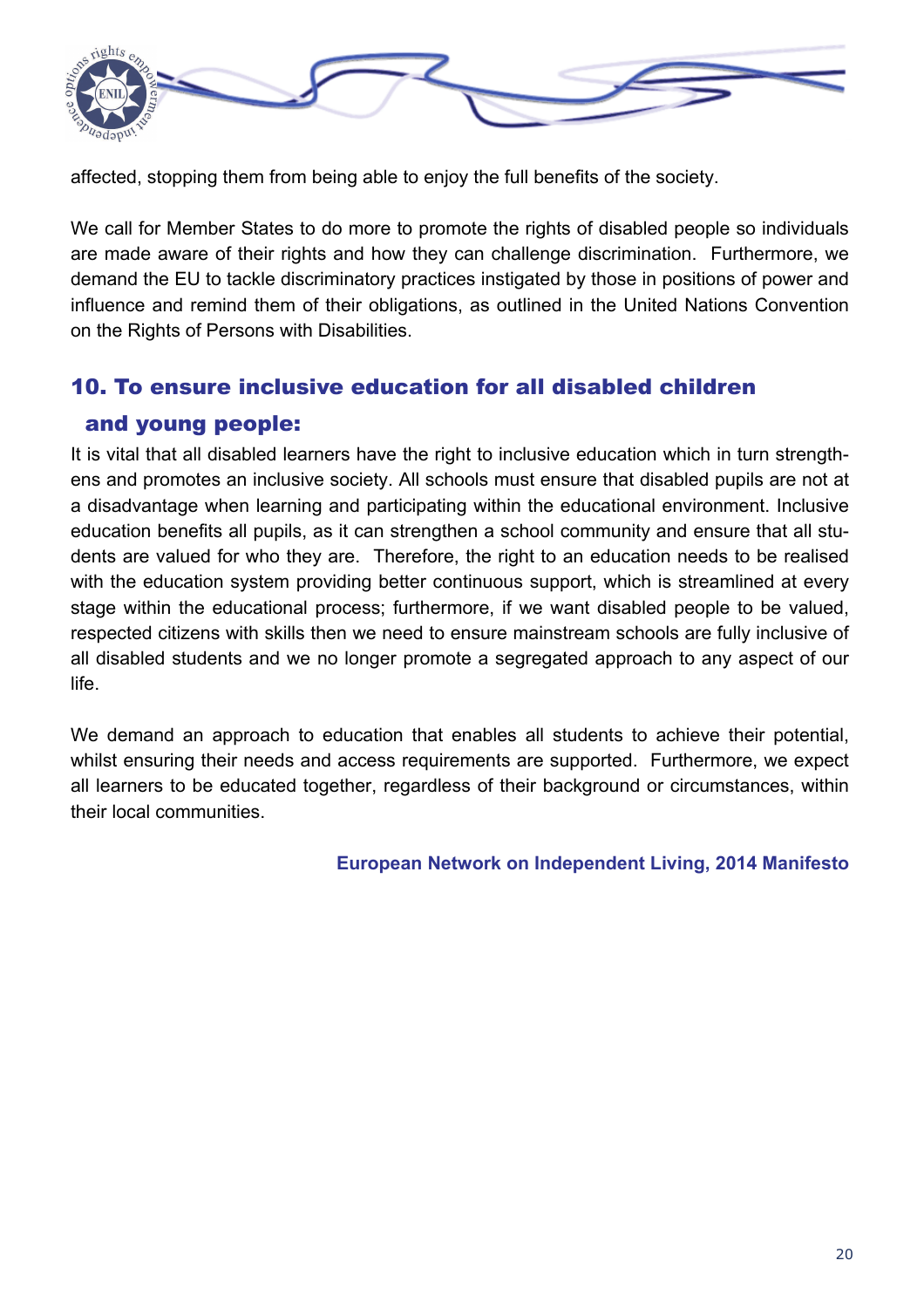

### **Annex Two: European Parliament Election Questionnaire**

# **European Network on Independent Living (ENIL) ; European Parliament Elections Questionnaire**

With the upcoming European Parliament elections (May 2015), it is vital that the candidates are aware of the pertinent issues affecting disabled people achieving Independent Living. Equally, eligible voters need to know what the candidates, in their Member States, intend to do to improve the inclusion of disabled people within society.

These questions, adapted from ENIL's Demands (see 2014 Manifesto), provide European Political Groups, Parties and even individual Candidates an opportunity to outline their intentions to support disabled people. Whilst responding to the questionnaire is not mandatory, we encourage all the relevant people to participate and demonstrate their commitment to promoting the rights and demands of all disabled people, from across Europe, at the European Parliament.

ENIL will publish all responses to the Questionnaire on our European Parliament Elections webpage <www.enil.eu> and will not advocate or endorse specific Parties, Groups or Candidates.

Please contact us if we can be of any assistance with disseminating the completed questionnaires or supporting disabled people and their allies with matters related to the upcoming European Parliament Elections.



*Implemented in the framework of the project "Proud, Strong and Visible – Promoting the Choice, Control and Participation of Disabled People in Europe", supported by the European Commission 2014 Action Grant and by ULOBA, Norway.* 

ENIL – Ground Floor, Chase House, City Junction Business Park, Northern Cross, Malahide Road, Dublin 17, Ireland, T +3531 525 0700 E secretariat@enil.eu W www.enil.eu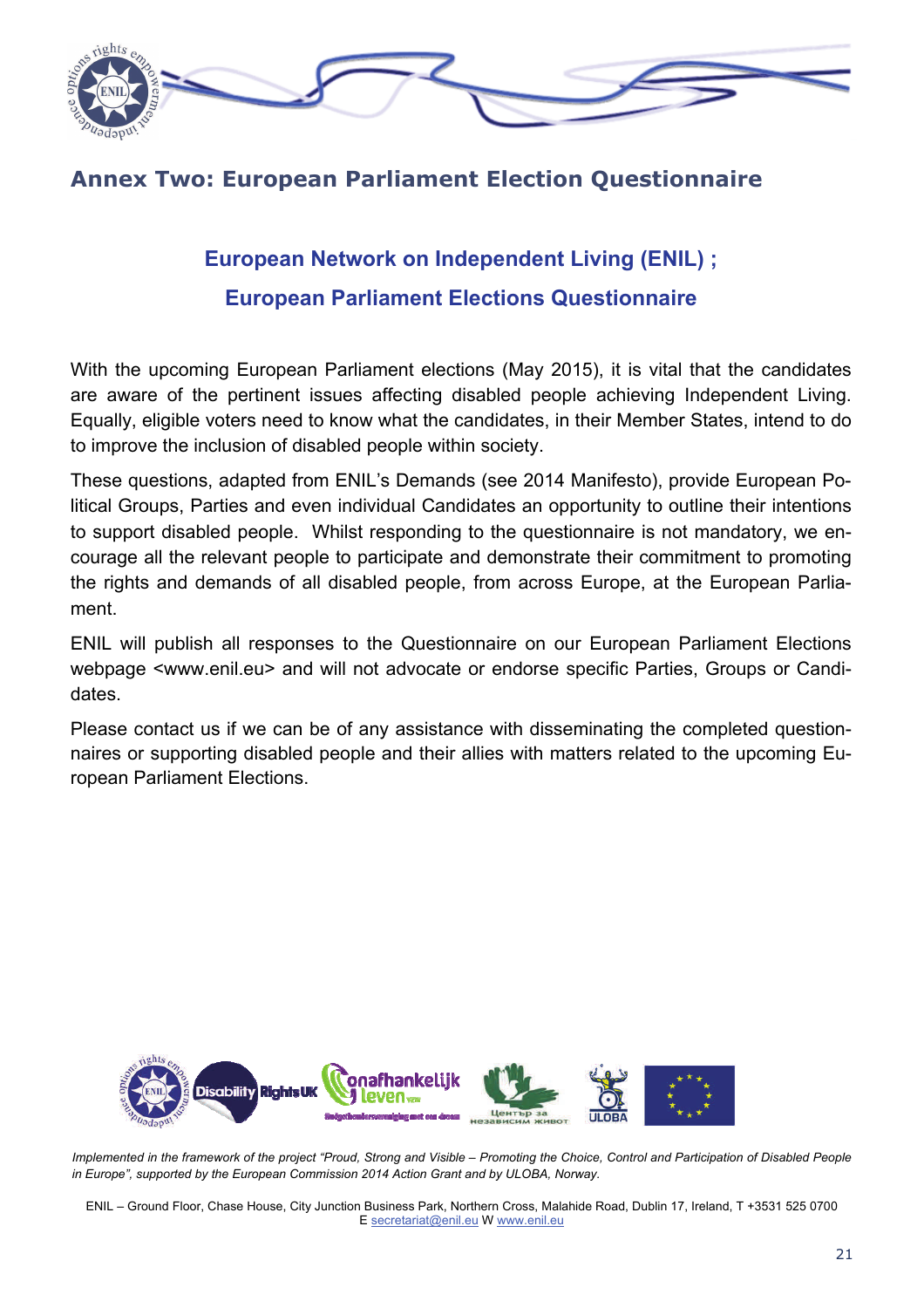

### **European Parliament Elections Questions:**

| Name:                             |  |
|-----------------------------------|--|
| Country:                          |  |
| <b>Political</b>                  |  |
| Group:                            |  |
| <b>Political</b><br><b>Party:</b> |  |
|                                   |  |

|                | <b>Questions and Answers</b>                                                                                                                                                                                                                                                                                                                                                                                                             |
|----------------|------------------------------------------------------------------------------------------------------------------------------------------------------------------------------------------------------------------------------------------------------------------------------------------------------------------------------------------------------------------------------------------------------------------------------------------|
| Q <sub>1</sub> | As outlined in Article 19 (Independent Living) of the United Nations Con-<br>vention on the Rights of Persons with Disabilities (UNCRPD), how will you<br>ensure that disabled people have the right to live independently and be an<br>integral member of their community? Furthermore, what will you do to en-<br>sure that disabled people are aware of the UNCRPD and that their rights<br>are being upheld?                         |
| A <sub>1</sub> |                                                                                                                                                                                                                                                                                                                                                                                                                                          |
| Q2             | What is your opinion on having a specific Commissioner for Disability Is-<br>sues within the European Parliament, and what are the pertinent issues<br>the Commissioner should be working on?                                                                                                                                                                                                                                            |
| A <sub>2</sub> |                                                                                                                                                                                                                                                                                                                                                                                                                                          |
| Q3             | Too often, terminology such as, but not limited to: 'Deinstitutionalisation'<br>and 'Community-Based Support' becomes hijacked by those in decision-<br>making positions and their meanings are altered. What will you do to en-<br>sure terminology associated with disability and Independent Living, which<br>is defined by the Independent Living Movement, becomes embedded<br>within policies and reflected in societal attitudes? |
| A3             |                                                                                                                                                                                                                                                                                                                                                                                                                                          |
| Q4             | How will you support Centres for Independent Living (CILs) and Disabled<br>People's Organisations (DPOs i.e. Organisations run by disabled people<br>for disabled people) to use European Structural and Investment Funds to<br>support Personal Assistance schemes? Furthermore, how will you ensure<br>the funding is made available and that CiLs and DPOs have a realistic<br>chance of securing the funding?                        |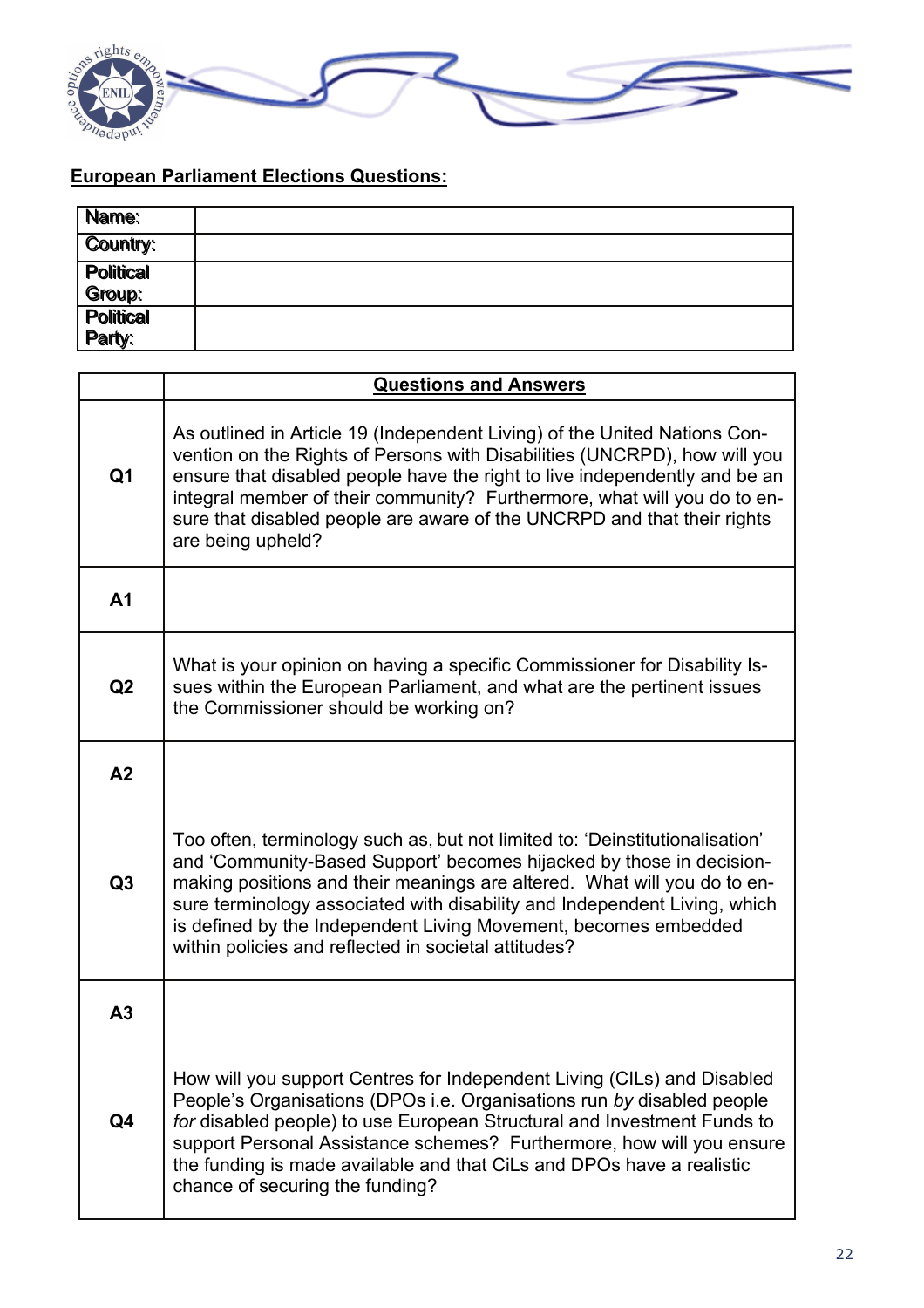

| Q <sub>5</sub> | What is your view on European Union funds being invested into institu-<br>tions for disabled people and what will you do to ensure that the Structural<br>Funds are not -directly or indirectly - invested into schemes/services, all<br>of which, continue to isolate, exclude and deny disabled people from ac-<br>cessing their rights? |
|----------------|--------------------------------------------------------------------------------------------------------------------------------------------------------------------------------------------------------------------------------------------------------------------------------------------------------------------------------------------|
| A5             |                                                                                                                                                                                                                                                                                                                                            |
| Q <sub>6</sub> | How will you support local and national non-governmental organisations,<br>led by disabled people, to access more funding to ensure their work is<br>sustainable and has a legacy?                                                                                                                                                         |
| A <sub>6</sub> |                                                                                                                                                                                                                                                                                                                                            |
| Q7             | In your view, what impact are the cuts in services and benefits having on<br>disabled people and, considering that DPOs across Europe are calling for<br>the cuts to stop and be reversed, what will you do?                                                                                                                               |
| <b>A7</b>      |                                                                                                                                                                                                                                                                                                                                            |
| Q8             | How will you ensure disabled people have continual access to main-<br>stream services (such as, but not limited to: meaningful employment, edu-<br>cation, transport etc.), instead of being coerced into experiencing or using<br>segregated services?                                                                                    |
| A <sub>8</sub> |                                                                                                                                                                                                                                                                                                                                            |
| Q <sub>9</sub> | What are your thoughts on the current level of discrimination and hate<br>crime that disabled people are subjected to on a daily basis? Further-<br>more, how can the protection of disabled people be strengthened at the<br>European level, in order to eliminate discrimination?                                                        |
| A <sub>9</sub> |                                                                                                                                                                                                                                                                                                                                            |
| Q10            | In your opinion, what are the barriers preventing disabled people access-<br>ing an inclusive education and how can you ensure it becomes a reality<br>for all disabled people, particularly children and young people?                                                                                                                    |
| A10            |                                                                                                                                                                                                                                                                                                                                            |